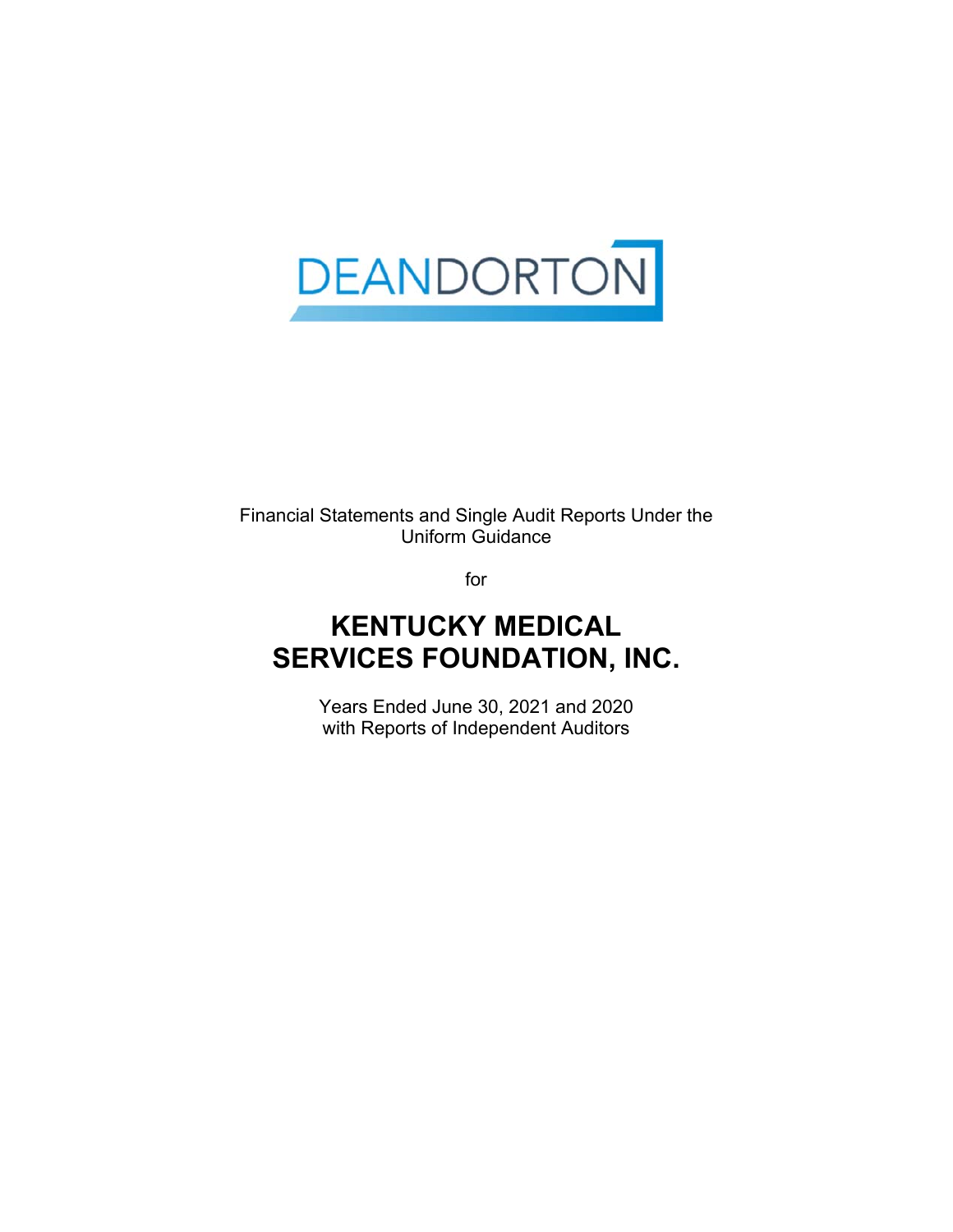# **CONTENTS**

|                                                                                                                               | <b>Pages</b> |
|-------------------------------------------------------------------------------------------------------------------------------|--------------|
|                                                                                                                               |              |
| <b>Financial Statements:</b>                                                                                                  |              |
|                                                                                                                               |              |
|                                                                                                                               |              |
|                                                                                                                               |              |
|                                                                                                                               |              |
|                                                                                                                               |              |
| Report on Internal Control Over Financial Reporting and on<br>Compliance and Other Matters Based on an Audit of Financial     |              |
| Statements Performed in Accordance with Government Auditing                                                                   |              |
|                                                                                                                               |              |
| Report on Compliance For Each Major Federal Program and Report<br>on Internal Control Over Compliance Required by the Uniform |              |
| Guidance.                                                                                                                     |              |
|                                                                                                                               |              |
|                                                                                                                               |              |
|                                                                                                                               |              |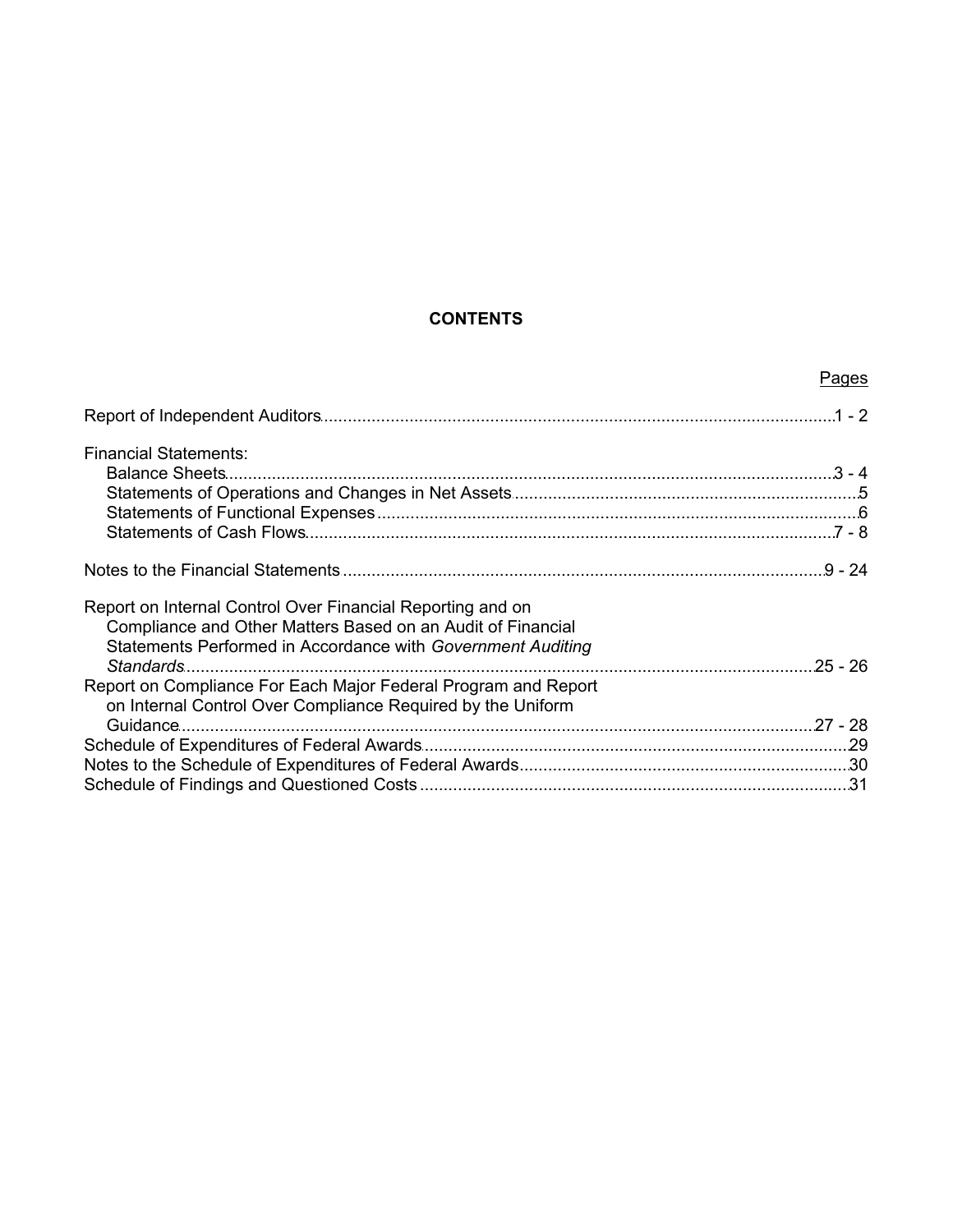

### **Report of Independent Auditors**

To the Board of Directors of Kentucky Medical Services Foundation, Inc. Lexington, Kentucky

### **Report on the Financial Statements**

We have audited the accompanying financial statements of Kentucky Medical Services Foundation, Inc. (KMSF) which comprise the balance sheets as of June 30, 2021 and 2020, the related statements of operations and changes in net assets, functional expenses and cash flows for the years then ended, and the related notes to the financial statements.

#### **Management's Responsibility for the Financial Statements**

Management is responsible for the preparation and fair presentation of these financial statements in accordance with accounting principles generally accepted in the United States of America; this includes the design, implementation, and maintenance of internal control relevant to the preparation and fair presentation of financial statements that are free from material misstatement, whether due to fraud or error.

#### **Auditor's Responsibility**

Our responsibility is to express an opinion on these financial statements based on our audits. We conducted our audits in accordance with auditing standards generally accepted in the United States of America and the standards applicable to financial audits contained in *Government Auditing Standards*, issued by the Comptroller General of the United States. Those standards require that we plan and perform the audit to obtain reasonable assurance about whether the financial statements are free from material misstatement.

An audit involves performing procedures to obtain audit evidence about the amounts and disclosures in the financial statements. The procedures selected depend on the auditor's judgment, including the assessment of the risks of material misstatement of the financial statements, whether due to fraud or error. In making those risk assessments, the auditor considers internal control relevant to the entity's preparation and fair presentation of the financial statements in order to design audit procedures that are appropriate in the circumstances, but not for the purpose of expressing an opinion on the effectiveness of the entity's internal control. Accordingly, we express no such opinion. An audit also includes evaluating the appropriateness of accounting policies used and the reasonableness of significant accounting estimates made by management, as well as evaluating the overall presentation of the financial statements.

We believe that the audit evidence we have obtained is sufficient and appropriate to provide a basis for our audit opinion.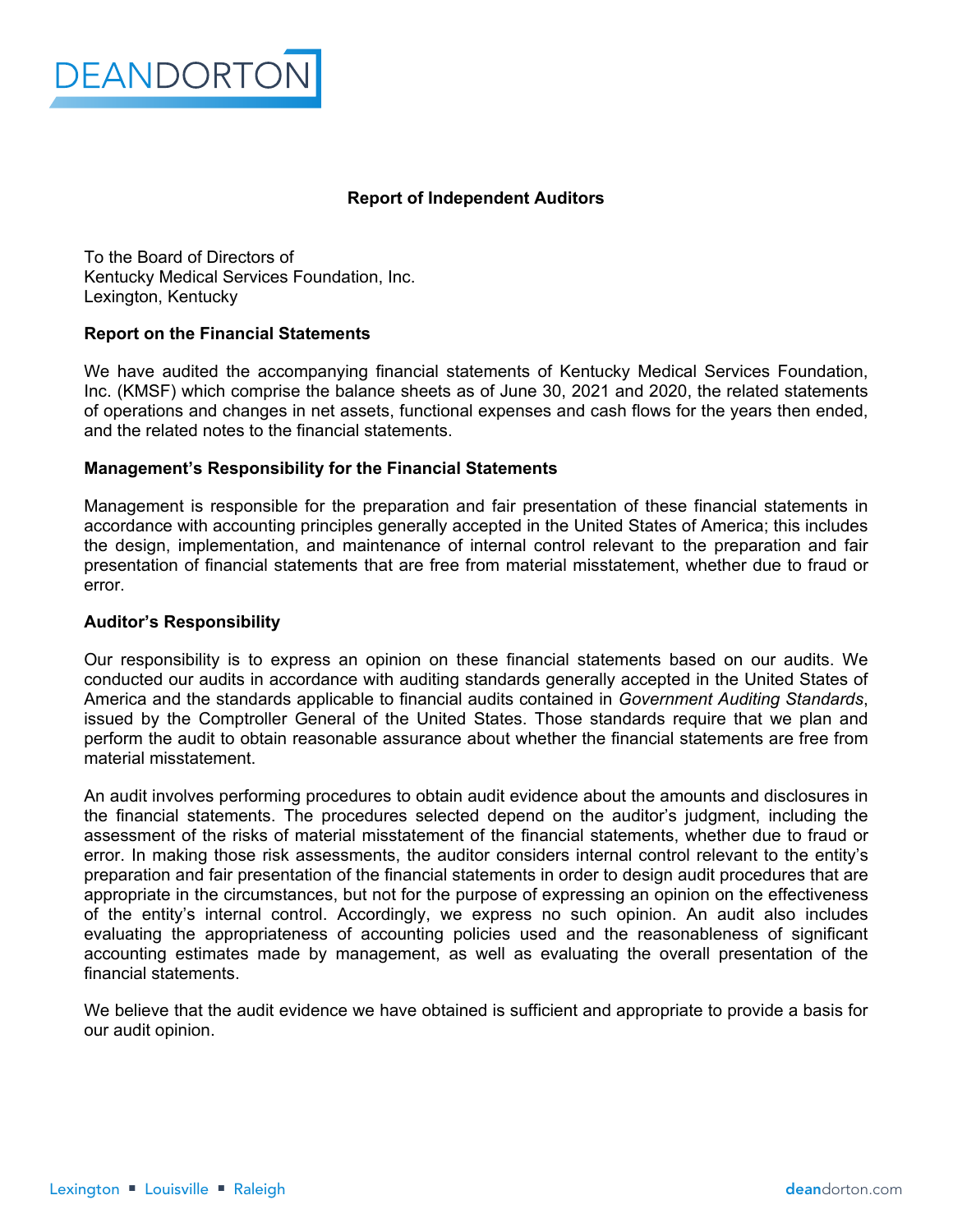### **Opinion**

In our opinion, the financial statements referred to above present fairly, in all material respects, the financial position of Kentucky Medical Services Foundation, Inc. as of June 30, 2021 and 2020, and the results of its operations and its cash flows for the years then ended in accordance with accounting principles generally accepted in the United States of America.

### **Emphasis of Matter**

As discussed in Note 2 to the financial statements, effective July 1, 2020, KMSF adopted Accounting Standards Update (2014-09), *Revenue from Contracts with Customers (Topic 606)*. Our opinion is not modified with respect to this matter.

### **Other Matter**

### *Schedule of Expenditures of Federal Awards*

Our audit was conducted for the purpose of forming an opinion on the financial statements as a whole. The schedule of expenditures of federal awards, as required by Title 2 U.S. Code of Federal Regulations (CFR) Part 200, *Uniform Administrative Requirements, Cost Principles, and Audit Requirements for Federal Awards* (Uniform Guidance), is presented for purposes of additional analysis and is not a required part of the financial statements. Such information is the responsibility of management and was derived from and relates directly to the underlying accounting and other records used to prepare the financial statements. The information has been subjected to the auditing procedures applied in the audits of the financial statements and certain additional procedures, including comparing and reconciling such information directly to the underlying accounting and other records used to prepare the financial statements or to the financial statements themselves, and other additional procedures in accordance with auditing standards generally accepted in the United States of America. In our opinion, the information is fairly stated, in all material respects, in relation to the financial statements as a whole.

### **Other Reporting Required by** *Government Auditing Standards*

In accordance with *Government Auditing Standards*, we have also issued our report dated April 18, 2022 on our consideration of KMSF's internal control over financial reporting and on our tests of its compliance with certain provisions of laws, regulations, contracts, and grant agreements and other matters. The purpose of that report is to describe the scope of our testing of internal control over financial reporting and compliance and the results of that testing, and not to provide an opinion on the effectiveness of the KMSF's internal control over financial reporting or on compliance. That report is an integral part of an audit performed in accordance with *Government Auditing Standards* in considering the KMSF's internal control over financial reporting and compliance.

Dean Dorton allen Ford, PUC

Lexington, Kentucky September 17, 2021, except for supplementary information on pages 29 - 30 which are as of April 18, 2022.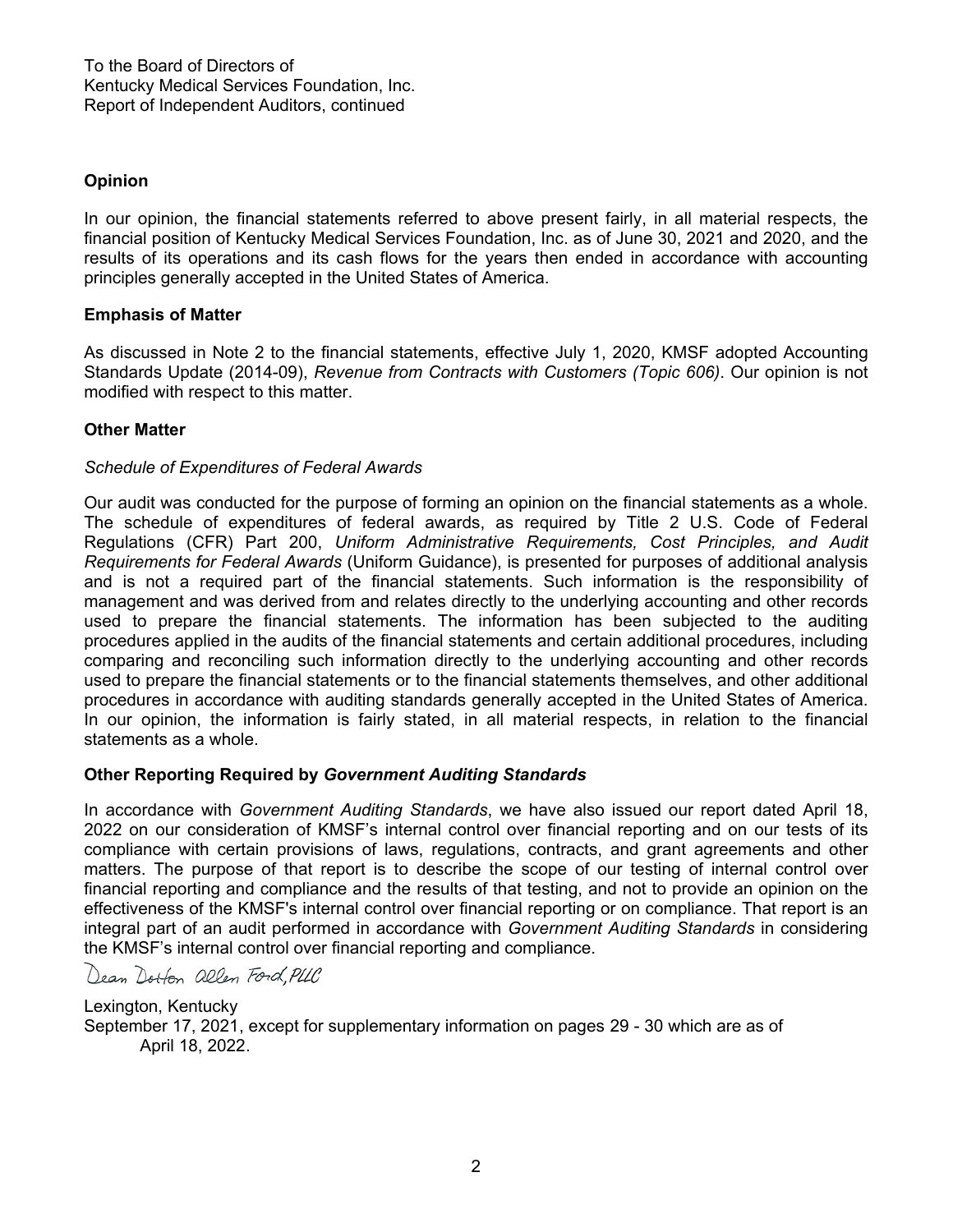### Balance Sheets

# June 30, 2021 and 2020

|                                                                                                                                                                                                                                                             | 2021                  | 2020                        |
|-------------------------------------------------------------------------------------------------------------------------------------------------------------------------------------------------------------------------------------------------------------|-----------------------|-----------------------------|
| <b>Assets</b>                                                                                                                                                                                                                                               |                       |                             |
| <b>Current assets:</b><br>Investments and interest bearing deposits, current portion<br>Patient accounts receivable, less allowance for<br>uncollectibles of \$11,481,974 and \$9,900,935 and<br>allowances for contractual adjustments of \$74,788,165 and |                       | $$49,222,676$ $$16,118,797$ |
| \$66,316,651 in 2021 and 2020, respectively<br>Accounts receivable - Physician Supplemental Payment                                                                                                                                                         | 37,817,297            | 36, 187, 135                |
| (PSP)/Directed Payment revenue                                                                                                                                                                                                                              | 13,355,880            | 22,263,883                  |
| Other receivables, current portion                                                                                                                                                                                                                          | 6,189,034             | 2,543,420                   |
| Other current assets                                                                                                                                                                                                                                        | 1,195,181             | 1,393,677                   |
| <b>Total current assets</b>                                                                                                                                                                                                                                 | 107,780,068           | 78,506,912                  |
| Assets limited as to use:                                                                                                                                                                                                                                   |                       |                             |
| Dean's academic enrichment funds - limited by agreement                                                                                                                                                                                                     | 14,243,993            | 9,700,820                   |
| Investments and interest bearing deposits, less current portion<br>Other receivables, less current portion                                                                                                                                                  | 50,056,375<br>731,441 | 43,892,356<br>607,883       |
| Property and equipment:                                                                                                                                                                                                                                     |                       |                             |
| Land and improvements                                                                                                                                                                                                                                       | 3,331,198             | 3,058,102                   |
| <b>Buildings</b>                                                                                                                                                                                                                                            | 62,579,066            | 54,468,638                  |
| Furniture and equipment                                                                                                                                                                                                                                     | 9,291,364             | 9,484,367                   |
| Capitalized software                                                                                                                                                                                                                                        | 16,986,574            | 16,986,574                  |
| Buildings under capital lease obligations                                                                                                                                                                                                                   | 71,165,295            | 71,165,295                  |
| Equipment under capital lease obligations                                                                                                                                                                                                                   | 1,221,032             | 1,365,107                   |
| Construction in progress                                                                                                                                                                                                                                    | 2,542,334             | 4,114,263                   |
|                                                                                                                                                                                                                                                             | 167,116,863           | 160,642,346                 |
| Less accumulated depreciation                                                                                                                                                                                                                               | 65,179,380            | 55,078,698                  |
| Net property and equipment                                                                                                                                                                                                                                  | 101,937,483           | 105,563,648                 |
| <b>Total assets</b>                                                                                                                                                                                                                                         | \$274,749,360         | \$238,271,619               |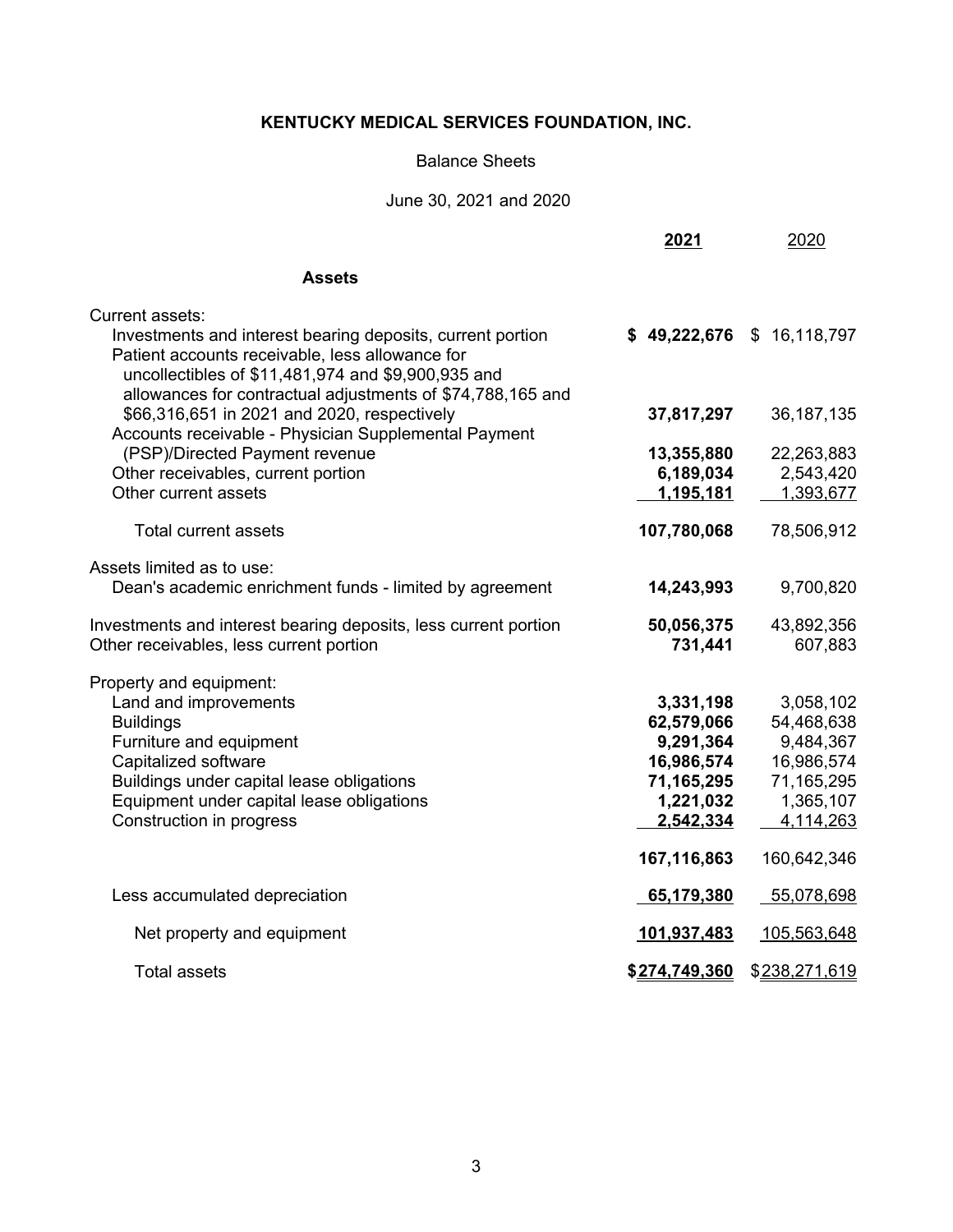|                                                                                                            | 2021            | 2020             |
|------------------------------------------------------------------------------------------------------------|-----------------|------------------|
| <b>Liabilities and Net Assets</b>                                                                          |                 |                  |
| Current liabilities:                                                                                       |                 |                  |
| Accounts payable and accrued liabilities                                                                   | \$<br>8,092,938 | 13,872,010<br>\$ |
| Long-term debt, current portion                                                                            | 823,452         | 799,123          |
| Capital leases, current portion                                                                            | 3,530,879       | 3,288,100        |
| Settlements due to third party payors                                                                      | 569,474         | 625,219          |
| Patient refunds                                                                                            | 1,970,946       | 1,532,319        |
| Due to the University of Kentucky                                                                          | 583,348         | 32,021,461       |
| Due to the University of Kentucky - malpractice fund<br>Due to the College of Medicine departments under   | 29,820,301      | 23,656,283       |
| departmental plan agreements                                                                               | 131,774,870     | 61,000,679       |
| <b>Total current liabilities</b>                                                                           | 177,166,208     | 136,795,194      |
| Long-term debt, net of current portion                                                                     | 15,671,955      | 16,495,408       |
| Capital leases, net of current portion                                                                     | 55,282,090      | 58,812,964       |
| Total long-term liabilities                                                                                | 70,954,045      | 75,308,372       |
| <b>Total liabilities</b>                                                                                   | 248,120,253     | 212,103,566      |
| Net assets without donor restrictions:<br>Board designated - property and equipment (net of long-term debt |                 |                  |
| and capital leases)                                                                                        | 26,629,107      | 26,168,053       |

Total liabilities and net assets **\$274,749,360** \$238,271,619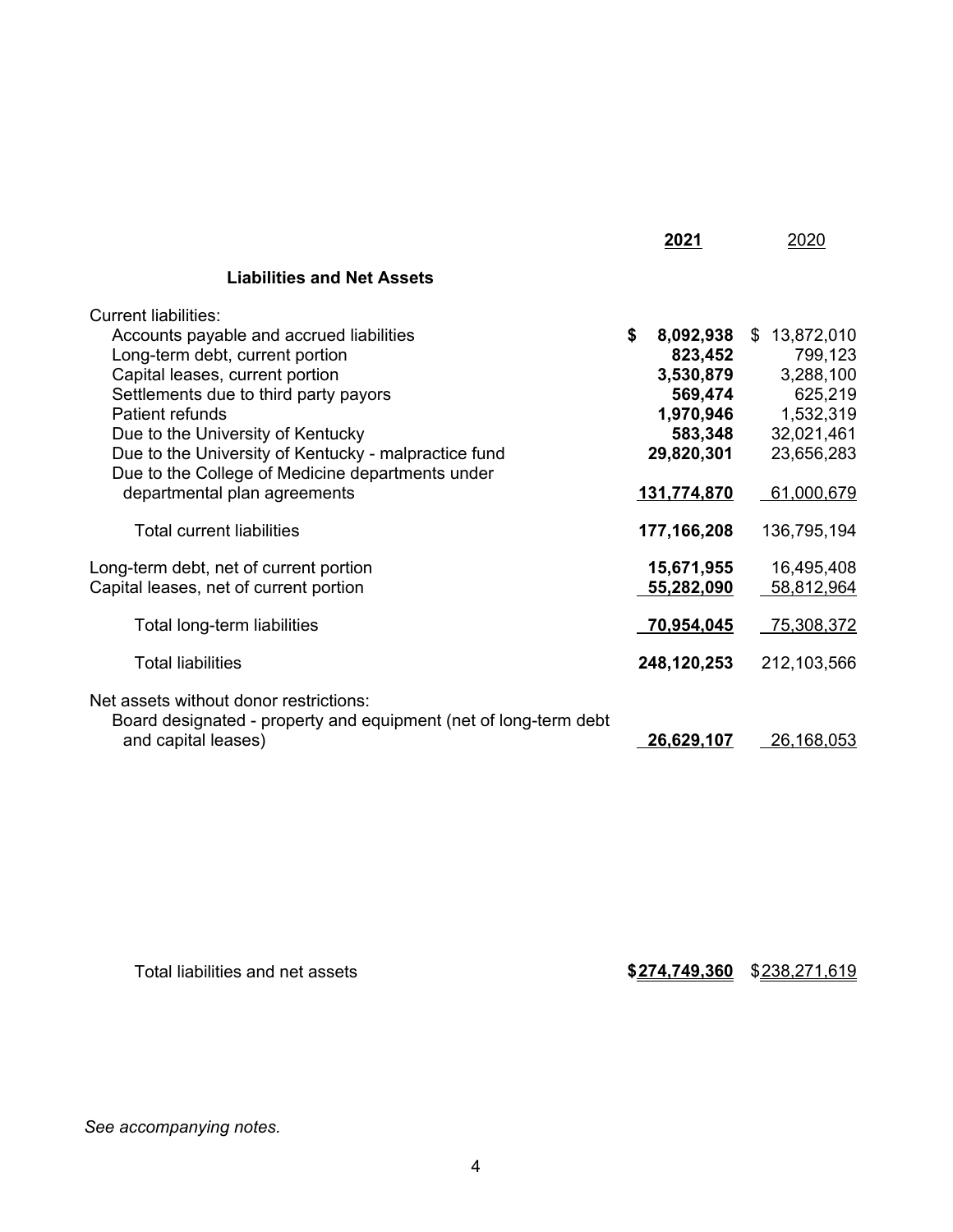Statements of Operations and Changes in Net Assets

Years ended June 30, 2021 and 2020

|                                                                                                                                                                                                                          | 2021                                                                      | 2020                                                                         |
|--------------------------------------------------------------------------------------------------------------------------------------------------------------------------------------------------------------------------|---------------------------------------------------------------------------|------------------------------------------------------------------------------|
| Revenues and gains:<br>Net professional clinical service fee revenue<br>Capitation revenue                                                                                                                               | \$252,822,975<br>26,500,561                                               | \$232,512,821<br>27,032,886                                                  |
| Net professional clinical service fee revenue and capitation<br>revenue                                                                                                                                                  | 279,323,536                                                               | 259,545,707                                                                  |
| Lease income<br>Investment income, net<br>PSP/Directed Payment revenue<br>Cares Act revenue<br>Other income, net<br>Total revenues and gains                                                                             | 9,496,755<br>204,017<br>86,051,793<br>23,804,758<br>398,880,859           | 6,791,929<br>449,109<br>85,481,869<br>2,363,742<br>23,447,220<br>378,079,576 |
| Expenses:<br>Departmental expenses<br>Operating expenses - business office<br><b>UKHMO</b> capitation expenses<br>Reimbursement to the University of Kentucky for<br>malpractice insurance and expenses attendant to the | 348,778,929<br>7,075,086<br>7,501,839                                     | 327,068,498<br>6,601,740<br>6,332,193                                        |
| production of clinical income<br>Dean's academic enrichment funds<br>Physicians' fringe benefits<br>Depreciation expense<br>Interest expense<br><b>Bad debts</b>                                                         | 6,768,242<br>10,316,474<br>3,591,026<br>10,785,190<br>3,556,915<br>46,104 | 5,372,981<br>16,689,285<br>3,785,127<br>9,133,897<br>4,963,277<br>23,672     |
| Total expenses                                                                                                                                                                                                           | 398,419,805                                                               | 379,970,670                                                                  |
| Change in net assets<br>Net assets, beginning of year                                                                                                                                                                    | 461,054<br>26,168,053                                                     | (1,891,094)<br>28,059,147                                                    |
| Net assets, end of year                                                                                                                                                                                                  | \$26,629,107                                                              | \$26,168,053                                                                 |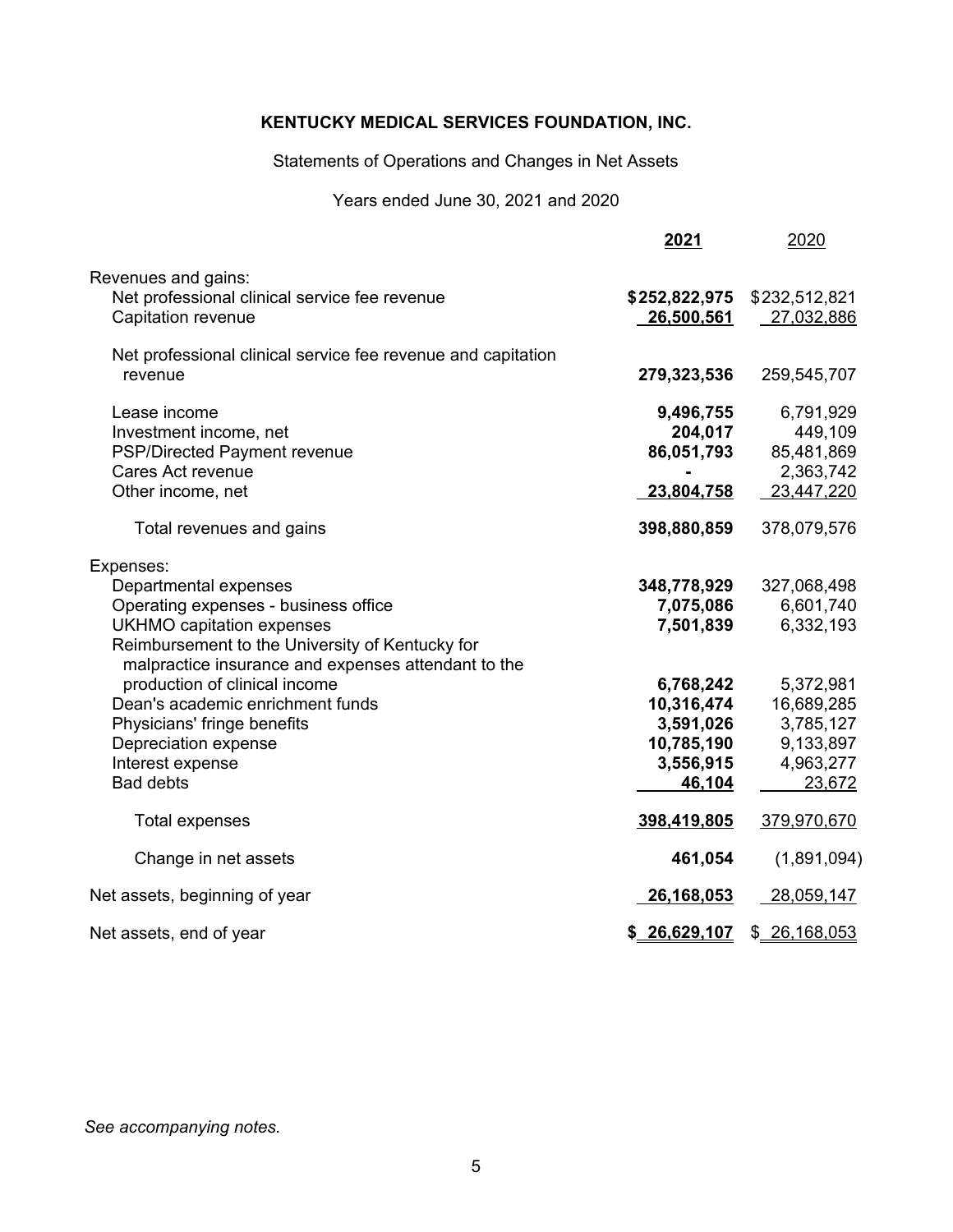Statements of Functional Expenses

Years ended June 30, 2021 and 2020

### **2021**

|                           | <b>UK</b><br><b>Healthcare</b><br><b>Mission</b> |    | <b>UK HMO</b> |    | <b>Administrative</b> | Total         |
|---------------------------|--------------------------------------------------|----|---------------|----|-----------------------|---------------|
| Salaries and wages        | \$208,713,301                                    | S  | 407,894       | \$ | 2,170,753             | \$211,291,948 |
| Fringe benefits           | 19,589,821                                       |    | 90,821        |    | 701,849               | 20,382,491    |
| <b>Purchased services</b> | 6,007,525                                        |    | 7,501,839     |    | 1,835,205             | 15,344,569    |
| <b>Supplies</b>           | 8,453,193                                        |    |               |    | 239,035               | 8,692,228     |
| Malpractice expenses      | 6,768,242                                        |    |               |    |                       | 6,768,242     |
| Rent and lease expenses   | 1,786,340                                        |    |               |    |                       | 1,786,340     |
| <b>Utilities</b>          | 1,194,484                                        |    |               |    | 207,621               | 1,402,105     |
| Maintenance and repairs   | 1,375,166                                        |    |               |    | 6,212                 | 1,381,378     |
| Interest expense          | 3,556,915                                        |    |               |    |                       | 3,556,915     |
| Depreciation              | 6,517,995                                        |    |               |    | 4,267,195             | 10,785,190    |
| <b>Bad debts</b>          | 46,104                                           |    |               |    |                       | 46,104        |
| Other expenses            | 116,969,061                                      |    | 108,305       |    | (95, 071)             | 116,982,295   |
| Total expenses            | \$380,978,147                                    | S. | 8,108,859     | S  | 9,332,799             | \$398,419,805 |

# 2020

|                           | <b>UK</b><br><b>Healthcare</b><br><b>Mission</b> | <b>UK HMO</b>   | <b>Administrative</b> | Total         |
|---------------------------|--------------------------------------------------|-----------------|-----------------------|---------------|
| Salaries and wages        | \$214,152,882                                    | \$<br>415,258   | \$<br>2,386,056       | \$216,954,196 |
| Fringe benefits           | 41,706,178                                       | 102,037         | 725,364               | 42,533,579    |
| <b>Purchased services</b> | 5,352,600                                        | 6,332,193       | 1,071,616             | 12,756,409    |
| <b>Supplies</b>           | 9,019,930                                        | 185             | 178,693               | 9,198,808     |
| Malpractice expenses      | 5,372,981                                        |                 |                       | 5,372,981     |
| Rent and lease expenses   | 1,874,285                                        |                 |                       | 1,874,285     |
| <b>Utilities</b>          | 1,157,040                                        |                 | 205,332               | 1,362,372     |
| Maintenance and repairs   | 1,286,654                                        |                 | 6,102                 | 1,292,756     |
| Interest expense          | 4,962,191                                        |                 | 1,086                 | 4,963,277     |
| Depreciation              | 6,138,689                                        |                 | 2,995,208             | 9,133,897     |
| <b>Bad debts</b>          | 23,672                                           |                 |                       | 23,672        |
| Other expenses            | 74,334,521                                       | 169,917         |                       | 74,504,438    |
| Total expenses            | \$365,381,623                                    | \$<br>7,019,590 | \$<br>7,569,457       | \$379,970,670 |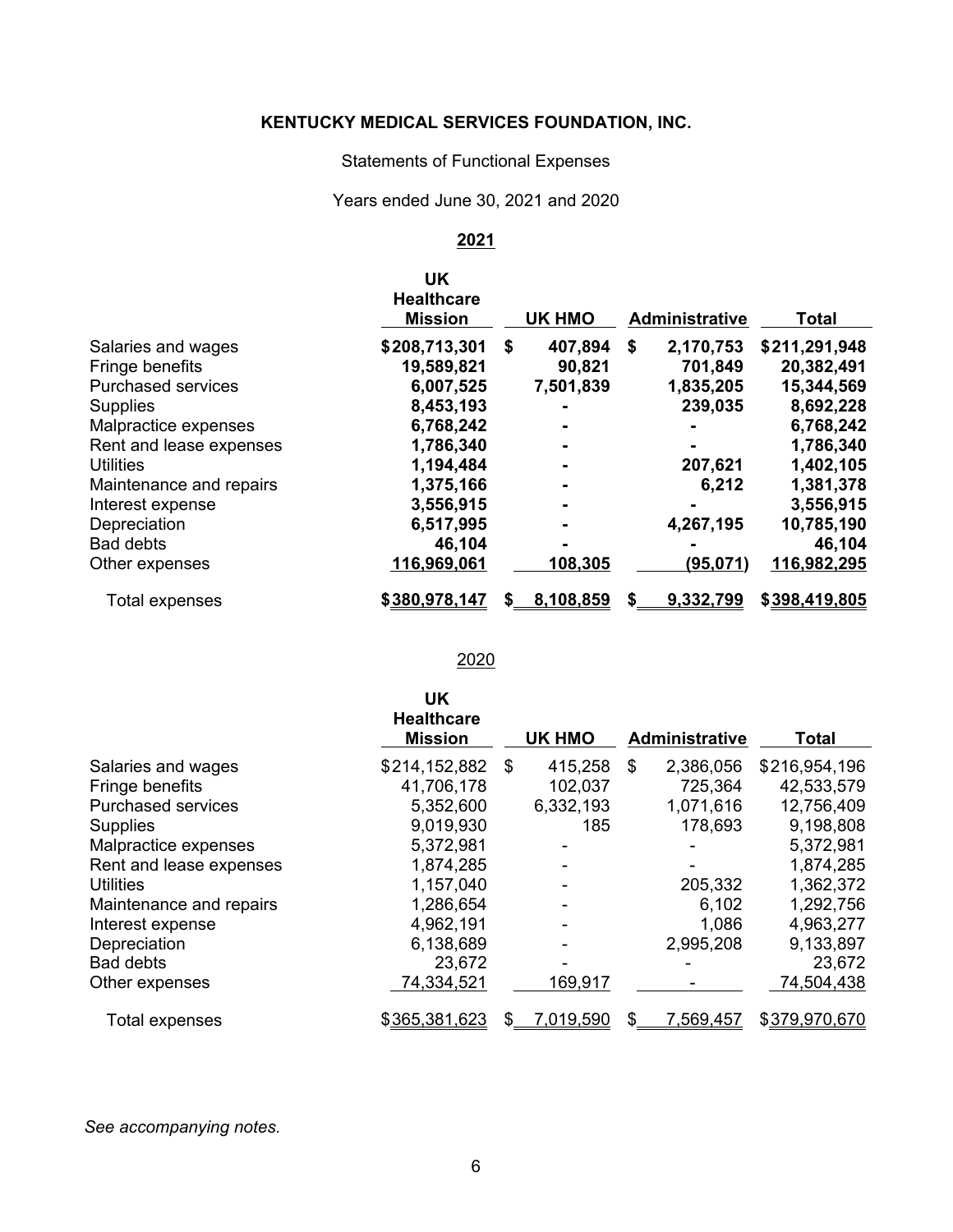### Statements of Cash Flows

Years ended June 30, 2021 and 2020

|                                                            | 2021                                                                                                                                                                                                                                                                                                                  | 2020                   |
|------------------------------------------------------------|-----------------------------------------------------------------------------------------------------------------------------------------------------------------------------------------------------------------------------------------------------------------------------------------------------------------------|------------------------|
| <b>Cash flows from operating activities:</b>               |                                                                                                                                                                                                                                                                                                                       |                        |
| Change in net assets                                       | \$                                                                                                                                                                                                                                                                                                                    | 461,054 \$ (1,891,094) |
| Adjustments to reconcile change in net assets to net cash  |                                                                                                                                                                                                                                                                                                                       |                        |
| provided by (used in) operating activities:                |                                                                                                                                                                                                                                                                                                                       |                        |
| Depreciation                                               | 10,785,190                                                                                                                                                                                                                                                                                                            | 9,133,897              |
| Gain on disposal of assets                                 | (121, 747)                                                                                                                                                                                                                                                                                                            | (3,015)                |
| Provision for bad debts                                    | 46,104                                                                                                                                                                                                                                                                                                                | 23,672                 |
| Amortization of loan fees                                  | 5,943                                                                                                                                                                                                                                                                                                                 | 5,943                  |
| Increase (decrease) in cash due to changes in:             |                                                                                                                                                                                                                                                                                                                       |                        |
| Patient accounts receivable                                | (1,676,266)                                                                                                                                                                                                                                                                                                           | 1,482,073              |
| Accounts receivable - PSP/Directed Payment revenue         | 8,908,003                                                                                                                                                                                                                                                                                                             | (13,827,014)           |
| Other receivables                                          | (3,769,172)                                                                                                                                                                                                                                                                                                           | (159, 599)             |
| Other current assets                                       | 198,496                                                                                                                                                                                                                                                                                                               | 143,621                |
| Accounts payable and accrued liabilities                   | (5,779,072)                                                                                                                                                                                                                                                                                                           | 2,813,420              |
| Settlements due to third party payors                      | (55, 745)                                                                                                                                                                                                                                                                                                             | 55,745                 |
| Patient refunds                                            | 438,627                                                                                                                                                                                                                                                                                                               | (974, 827)             |
| Due to the University of Kentucky                          | (31, 438, 113)                                                                                                                                                                                                                                                                                                        | (1, 118, 726)          |
| Due to the University of Kentucky - malpractice fund       | 6,164,018                                                                                                                                                                                                                                                                                                             | 836,381                |
| Due to the College of Medicine departments under           |                                                                                                                                                                                                                                                                                                                       |                        |
| departmental plan agreements                               | 70,774,191                                                                                                                                                                                                                                                                                                            | 21,272,842             |
| Net cash provided by operating activities                  | 54,941,511                                                                                                                                                                                                                                                                                                            | 17,793,319             |
| <b>Cash flows from investing activities:</b>               |                                                                                                                                                                                                                                                                                                                       |                        |
| Capital expenditures                                       | (7, 564, 653)                                                                                                                                                                                                                                                                                                         | (4,630,065)            |
| Increase in investments and interest-bearing deposits, net | (39, 267, 898)                                                                                                                                                                                                                                                                                                        | (12, 847, 623)         |
| (Increase) decrease in assets limited as to use, net       | (4, 543, 173)                                                                                                                                                                                                                                                                                                         | 2,300,035              |
| Proceeds on sale of property and equipment                 | 527,375                                                                                                                                                                                                                                                                                                               | 4,000                  |
| Net cash used in investing activities                      | (50, 848, 349)                                                                                                                                                                                                                                                                                                        | (15, 173, 653)         |
| <b>Cash flows from financing activities:</b>               |                                                                                                                                                                                                                                                                                                                       |                        |
| Repayments on long-term debt                               | (805, 067)                                                                                                                                                                                                                                                                                                            | (780, 041)             |
| Payments on capital leases                                 | (3, 288, 095)                                                                                                                                                                                                                                                                                                         | (1,839,625)            |
| Net cash used in financing activities                      | (4,093,162)                                                                                                                                                                                                                                                                                                           | (2,619,666)            |
| Net change in cash                                         | $\frac{1}{2}$ - $\frac{1}{2}$ $\frac{1}{2}$ $\frac{1}{2}$ $\frac{1}{2}$ $\frac{1}{2}$ $\frac{1}{2}$ $\frac{1}{2}$ $\frac{1}{2}$ $\frac{1}{2}$ $\frac{1}{2}$ $\frac{1}{2}$ $\frac{1}{2}$ $\frac{1}{2}$ $\frac{1}{2}$ $\frac{1}{2}$ $\frac{1}{2}$ $\frac{1}{2}$ $\frac{1}{2}$ $\frac{1}{2}$ $\frac{1}{2}$ $\frac{1}{2}$ |                        |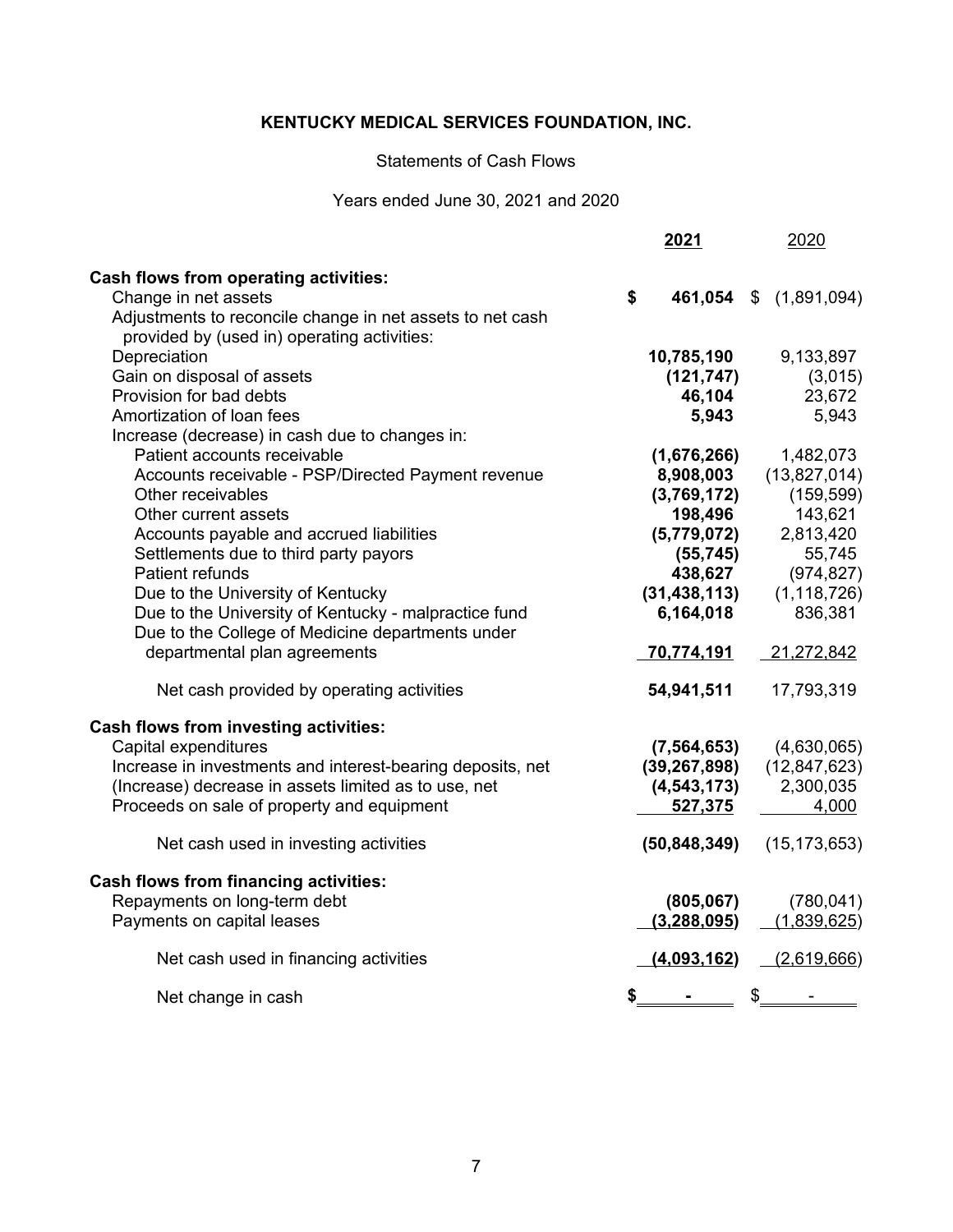Statements of Cash Flows, continued

Years ended June 30, 2021 and 2020

|                                                                                     |     | 2021                      | 2020             |
|-------------------------------------------------------------------------------------|-----|---------------------------|------------------|
| Supplemental cash flow disclosures:<br>Cash paid for interest                       |     | $$3,556,915$ \$ 4,963,277 |                  |
| Noncash investing and financing transactions:<br>Capital lease obligation amendment | s — |                           | $-$ \$ 5,397,036 |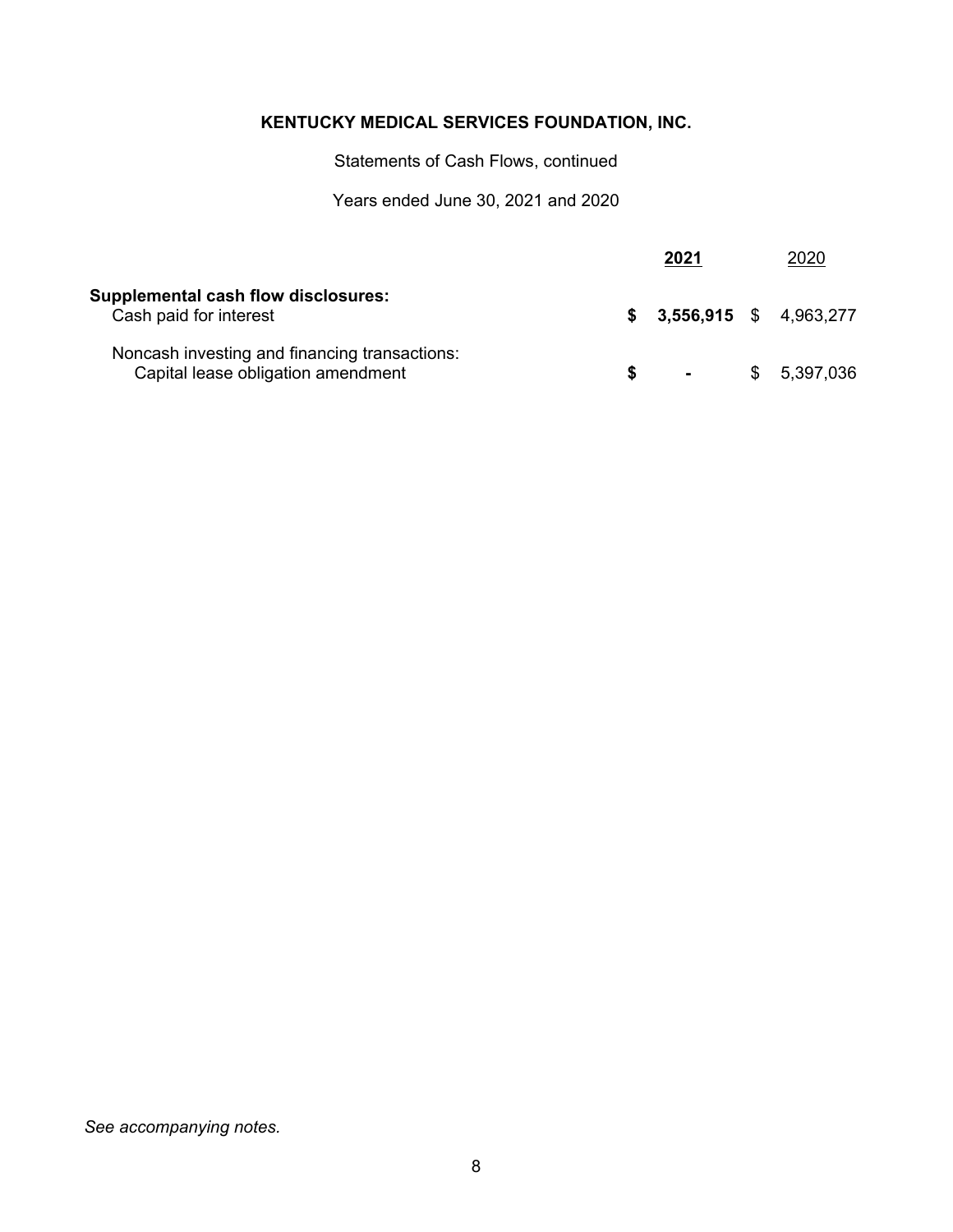Notes to the Financial Statements

### **1. Description of the Organization**

Kentucky Medical Services Foundation, Inc. (KMSF) is a non-profit, non-stock corporation. KMSF has been assigned the responsibility to bill, collect and administer all clinical income generated by the physicians of the University of Kentucky (UK) College of Medicine (the College) in accordance with an annual agreement (the Agreement) between KMSF and UK regarding the operation of KMSF. The Agreement was last renewed on July 1, 2021.

Although included in UK's audited financial statements according to *Governmental Accounting Standards*, KMSF is not considered to be an affiliate of UK by Kentucky Revised Statute.

### **2. Summary of Significant Accounting Policies**

The financial statements have been prepared in conformity with accounting principles generally accepted in the United States of America (GAAP) which required management to make estimates and assumptions that affect the reported amounts and disclosures in the financial statements. Actual results could differ from those estimates. The Financial Accounting Standards Board (FASB) promulgates its Accounting Standards Codification as the only source of authoritative accounting principles recognized by the FASB to be applied to nongovernmental entities in the preparation of financial statements in conformity with GAAP. The following is a summary of the significant accounting policies consistently followed by KMSF in the preparation of its financial statements:

### Adoption of Recently Issued Accounting Standards

In May 2014, the FASB issued Accounting Standards Update (ASU) No. 2014-09, *Revenue from Contracts with Customers (Topic 606)*. The ASU and all subsequently issued clarifying ASUs replaced most existing revenue recognition guidance in GAAP. The ASU also required expanded disclosures relating to the nature, amount, timing, and uncertainty of revenue and cash flows arising from contracts with customers.

KMSF adopted the new standard effective July 1, 2020, the first day of KMSF's fiscal year using the modified retrospective approach and applied to all uncompleted contracts. As a result, the majority of what was previously classified as the provision for bad debts is now reflected as implicit price concessions (as defined in Topic 606) and included as a reduction to net professional clinical service fee revenue. Additionally, the allowance for doubtful accounts of approximately \$9,900,000 as of July 1, 2020 was reclassified as a component of patient accounts receivable. Other than these changes in presentation on the related statements, the adoption of Topic 606 did not have a material impact on the statement of operations and changes in net assets for the year ended June 30, 2020, and KMSF does not expect it to have a material impact on its statement of income on a prospective basis. For comparative purposes, KMSF reclassified these items for 2020.

As part of the adoption of Topic 606, KMSF elected the following practical expedients as follows: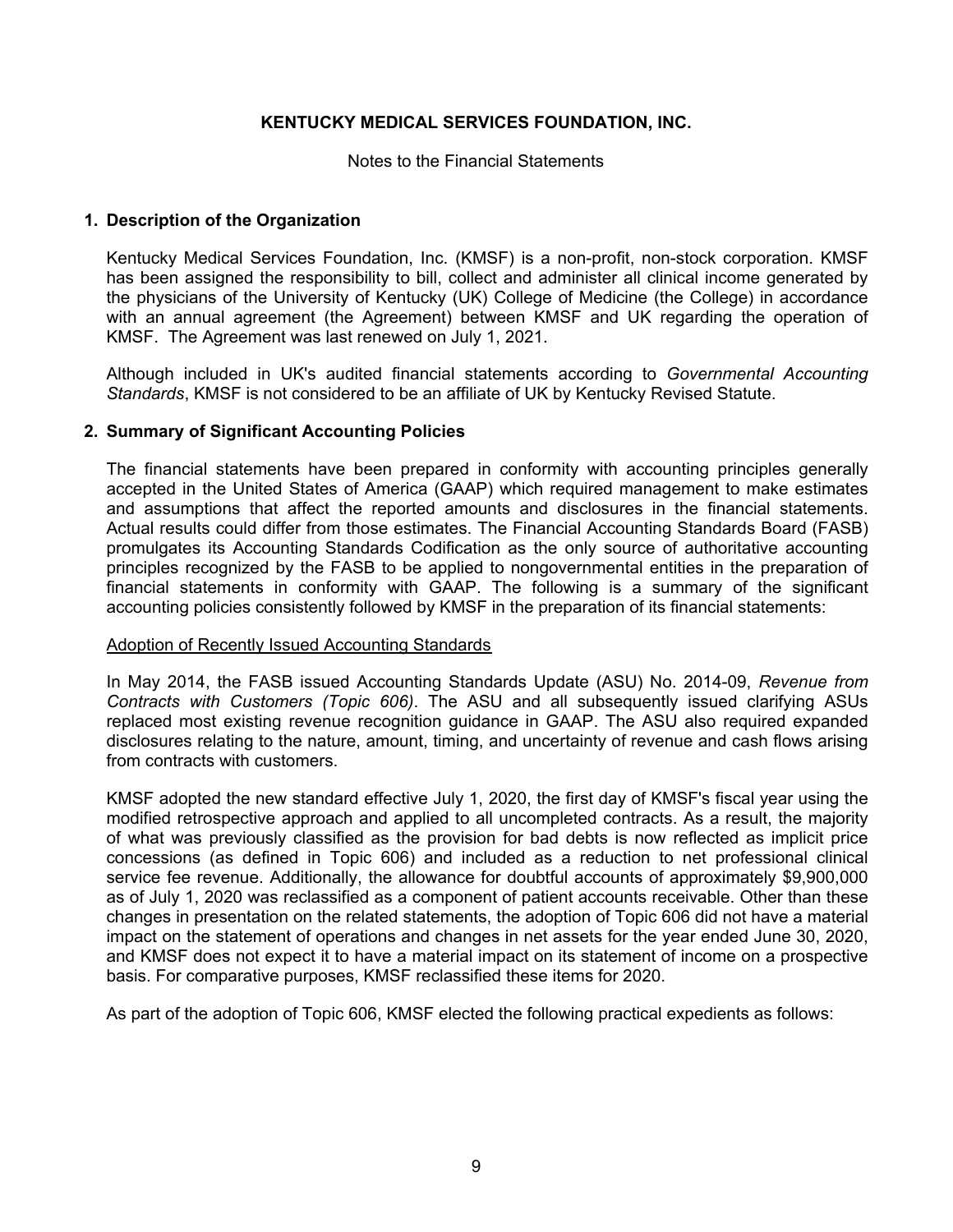Notes to the Financial Statements, continued

### **2. Summary of Significant Accounting Policies, continued**

### Adoption of Recently Issued Accounting Standards, continued

- KMSF applied the modified retrospective method upon adoption of Topic 606, which allowed the new accounting standard to be applied only to contracts that were not considered substantially complete as of July 1, 2020.
- Contract prices are not adjusted for the effects of a significant financing component as KMSF expects, at contract inception, that the period between when KMSF transfers a service to a customer and when the customer pays for that service will be one year or less.
- KMSF has elected to apply the portfolio approach to the contracts evaluated under ASC Topic 606. A portfolio approach is permitted if it is reasonably expected that the approach's impact on the financial statements will not be materially different from the impact of applying the revenue standard on an individual contract basis. In order to use the portfolio approach, an entity must reasonably expect that the accounting result will not be materially different from the result of applying the standard to the individual contracts

### Basis of Accounting

The accompanying financial statements have been prepared on the accrual basis. Under the terms of the various departmental plans and the Agreement with UK, all income from operations of KMSF, exclusive of changes in the net book value of property and equipment, debt acquired for purchase of property and equipment and changes in amounts designated by the Board of Directors for specific purposes, are payable to the participating departments. Accordingly, such amounts have been included as departmental expenses in the accompanying statements of operations and changes in net assets.

### Assets Limited as to Use

Assets limited as to use include cash and investments set aside by the Board of Directors for specific purposes over which the Board retains control and may, at its discretion, subsequently use for other purposes, if any, and cash and investments set aside in accordance with the Agreement between KMSF and UK (see Note 5.).

### Property and Equipment

KMSF capitalizes all expenditures of \$5,000 or more for moveable equipment and of \$10,000 or more for buildings and building improvements, fixed equipment, infrastructure assets and land improvements. Property and equipment purchased are recorded at cost at the date of acquisition. Depreciation is computed using the straight-line method over the estimated useful life of the depreciable assets, or if leased, the shorter of estimated useful life or leased period, which range from three to forty years. Donated property and equipment, if any, are recorded at estimated fair value at the date of donation.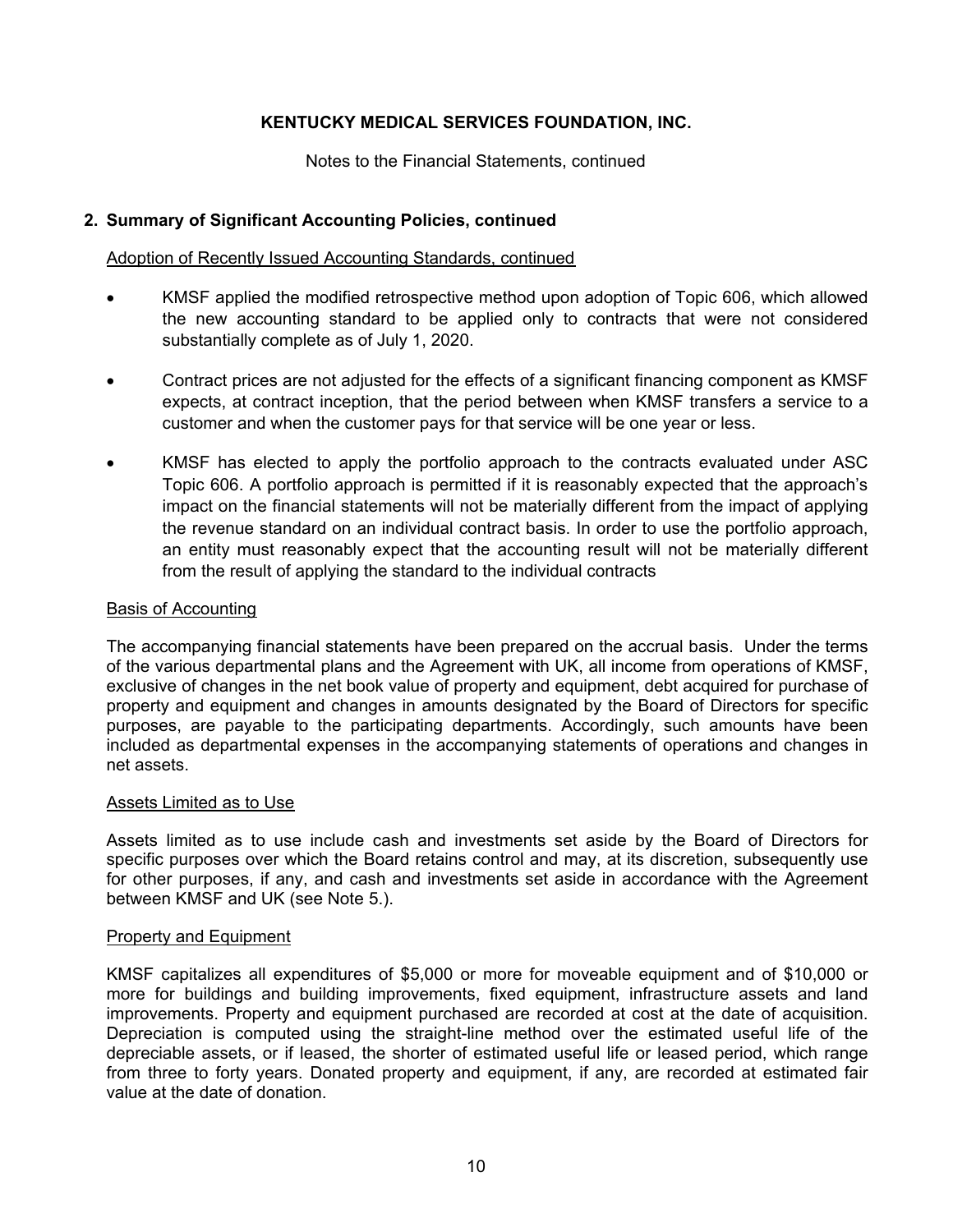Notes to the Financial Statements, continued

### **2. Summary of Significant Accounting Policies, continued**

#### Income Tax Exemption

KMSF is a non-profit corporation as described in Section 501(c)(3) of the *Internal Revenue Code* (the Code) and is exempt from federal income taxes on related income.

### Patient Accounts Receivable and Net Professional Clinical Service Fees

Net professional clinical service fees and patient accounts receivable are reported at the amount that reflects the consideration to which KMSF expects to be entitled in exchange for providing patient care. These amounts are due from patients, third-party payors (including health insurers and government payors), and others. Generally, KMSF bills the patients and third-party payors several days after the services are performed. Revenue is recognized as the performance obligations are satisfied.

Performance obligations are determined based on the nature of the services provided by KMSF. Revenue for performance obligations satisfied over time is recognized based on actual charges incurred in relation to total expected (or actual) charges. KMSF believes that this method provides a faithful depiction of the transfer of services over the term of the performance obligation based on the inputs needed to satisfy the obligation. Generally, performance obligations satisfied over time relate to patients in KMSF receiving inpatient acute care services. KMSF measures the performance obligation from admission to the point when it is no longer required to provided services to that patient, which is generally at the time of discharge. Outpatient service revenue is recognized at a point in time when services are provided and KMSF does not believe it is required to provide additional goods or services to the patient.

KMSF estimates the transaction price for patients with deductibles and coinsurance and from those who are uninsured based on historical experience and current market conditions. The initial estimate of the transaction price is determined by reducing the standard charge by any contractual adjustments, discounts, and implicit price concessions based on historical collection experience. Subsequent changes to the estimate of the transaction price are generally recorded as adjustments to patient service revenue in the period of the change. Subsequent changes that are determined to be the result of an adverse change in the patient's ability to pay are recorded as bad debt expense.

Agreements with third-party payors provide for payments at amounts less than established charges. Payment agreements with governments and commercial insurance carriers, health maintenance organizations, and preferred provider organizations provide for payment using prospectively determined rates per discharge, discounts from established charges, and prospectively determined rates. Generally patients who are covered by third-party payors are responsible for related deductibles and coinsurance, which vary in amount.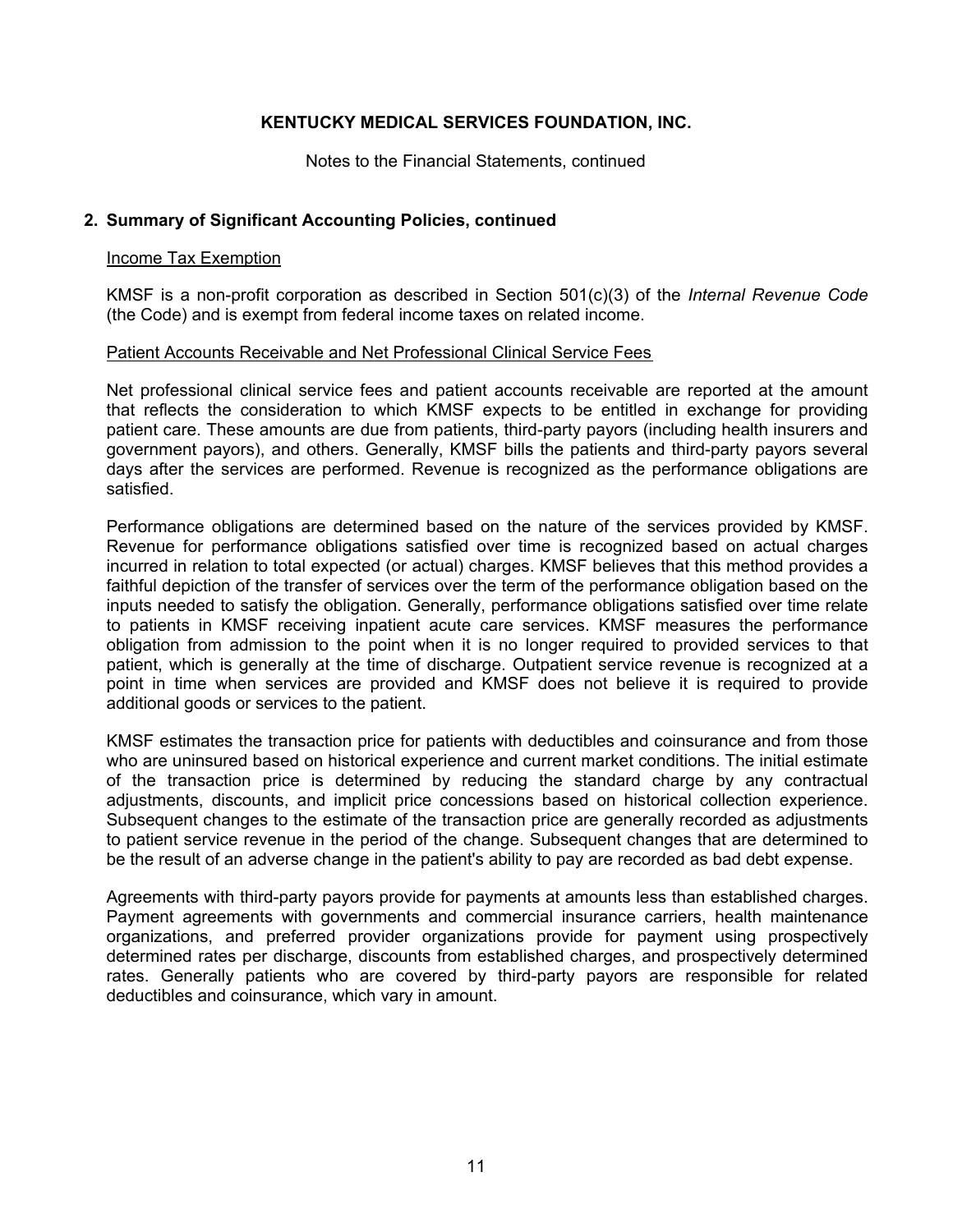Notes to the Financial Statements, continued

### **2. Summary of Significant Accounting Policies, continued**

#### Patient Accounts Receivable and Net Professional Clinical Service Fees, continued

Laws and regulations concerning government programs, including Medicare and Medicaid, are complex and subject to varying interpretation. As a result of investigations by governmental agencies, various health care laws and regulations, which, in some instances, have resulted in organizations entering into significant settlement agreements. Compliance with such laws and regulations may also be subject to future government review and interpretation as well as significant regulatory action, including fines, penalties, and potential exclusion from related programs. There can be no assurance that regulatory authorities will not challenge KMSF's compliance with these laws and regulations, and it is not possible to determine the impact (if any) such claims or penalties would have upon KMSF.

Consistent with KMSF's mission, care is provided to patients regardless of their ability to pay. Therefore, KMSF has determined it has provided implicit price concessions to uninsured patients and other uninsured balances, (for example, copays and deductibles). The implicit price concessions included in estimating the transaction price represents the difference between amounts billed to patients and the amounts KMSF expects to collect based on its collection history with those patients.

#### Charity Care

UK provides care to patients who meet certain criteria under its charity care policy without charge or at amounts less than its established rates. Because UK does not pursue collection of amounts determined to qualify as charity care, they are not reported as revenue. Charity care charges totaled \$5,246,626 and \$10,855,313 in 2021 and 2020, respectively. Management has estimated its cost incurred to provide charity care to be approximately \$1,700,000 and \$4,300,000 for the years ended June 30, 2021 and 2020, respectively.

#### Investments and Investment Income

KMSF has investments in certificates of deposit and other interest bearing deposits, government securities, guaranteed investment contracts and mutual funds as permitted by the Agreement with UK. These investments are stated at fair value or carrying amounts that approximate fair value.

Investment income (including realized and unrealized gains and losses on investments, interest and dividends) is considered by management to be essential to the ongoing operations of KMSF and is reported as other operating revenue.

### Functional Allocation of Expenses

The costs of program and supporting services activities have been summarized on a functional basis in the statements of operations and changes in net assets. The statements of functional expenses presents the natural classification detail of expenses by function. Accordingly, certain costs have been allocated among the programs and supporting services benefited.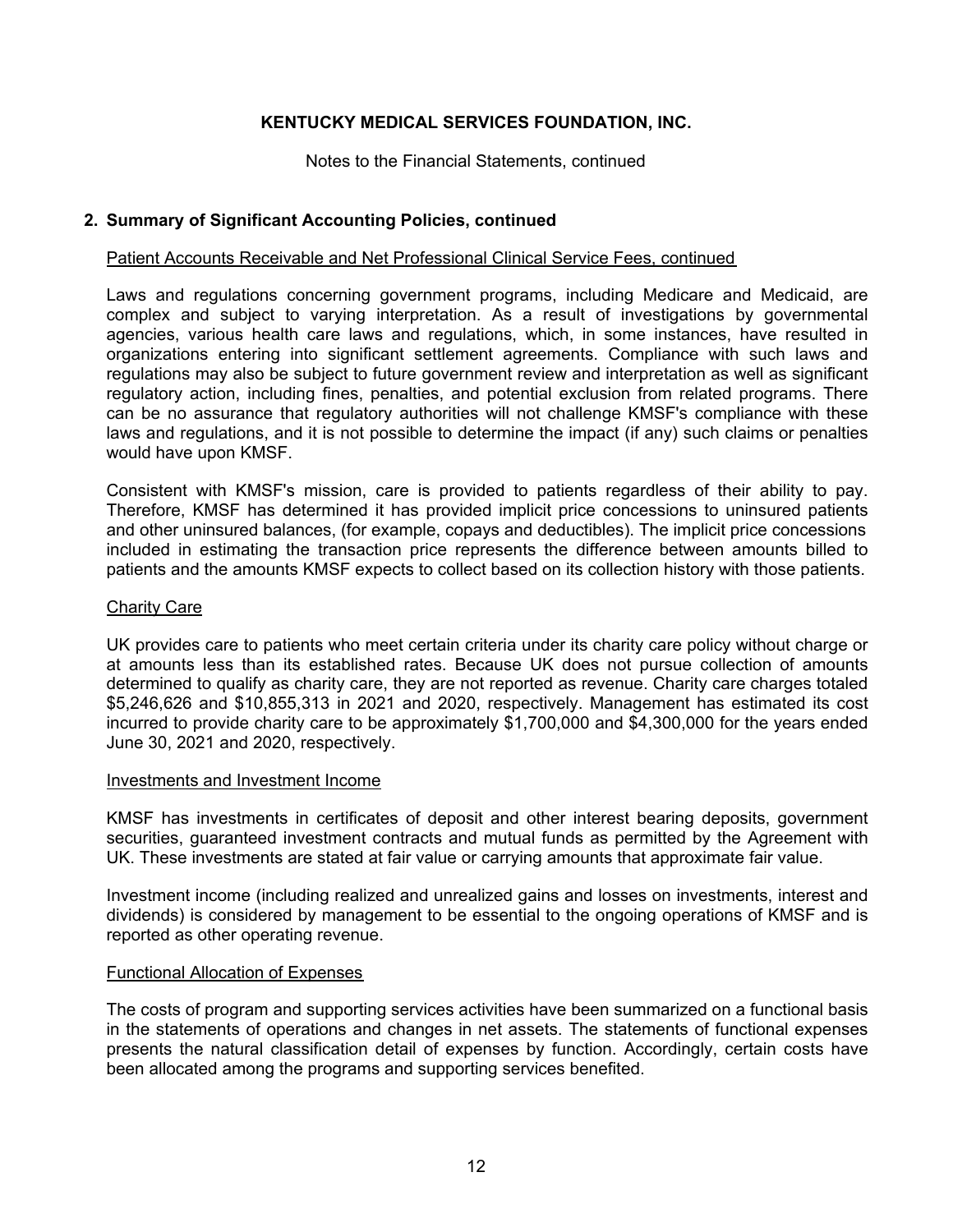Notes to the Financial Statements, continued

### **2. Summary of Significant Accounting Policies, continued**

### COVID-19

In March 2020, the World Health Organization declared the coronavirus (COVID-19) outbreak to be a pandemic. COVID-19 continues to spread across the globe and is impacting worldwide economic activity and financial markets. The continued spread of the disease represents a significant risk that operations could be disrupted in the near future. The extent to which COVID-19 impacts KMSF will depend on future developments, which are highly uncertain and cannot be predicted. As a result, KMSF has not yet determined the impact this disruption may have on their financial statements for the year ending June 30, 2022.

### **Reclassification**

Certain 2020 amounts have been reclassified to conform with current year presentation with no effect on total assets, liabilities, net assets, and change in net assets.

### Subsequent Events

Management has evaluated subsequent events for accounting and disclosure requirements through September 17, 2021, the date that the financial statements were available to be issued.

### New Accounting Pronouncements

In February 2016, the FASB issued ASU 2016-02, *Leases (Topic 842)*, requiring all leases to be recognized on KMSF's balance sheet as a right-of-use asset and a lease liability, unless the lease is a short term lease (generally a lease with a term of twelve months or less). At the commencement date of the lease, KMSF will recognize: 1) a lease liability for Hospital's obligation to make payments under the lease agreement, measured on a discounted basis; and 2) a right-of-use asset that represents KMSF's right to use, or control the use of, the specified asset for the lease term. The ASU originally required recognition and measurement of leases at the beginning of the earliest period presented using a modified retrospective transition method. In July 2018, the FASB issued ASU 2018-11, which provided an additional (and optional) transition method that permits application of the updated standard at the adoption date with recognition of a cumulative-effect adjustment to the opening balance of retained earnings in the period of adoption. In June 2020, the FASB issued ASU 2020-05, which deferred the effective date of ASU 2016-02. The updated standard will be effective for KMSF for the year ending June 30, 2023, with early adoption permitted. KMSF has not yet selected a transition method and is currently evaluating the effect that the new standard will have on its financial statements.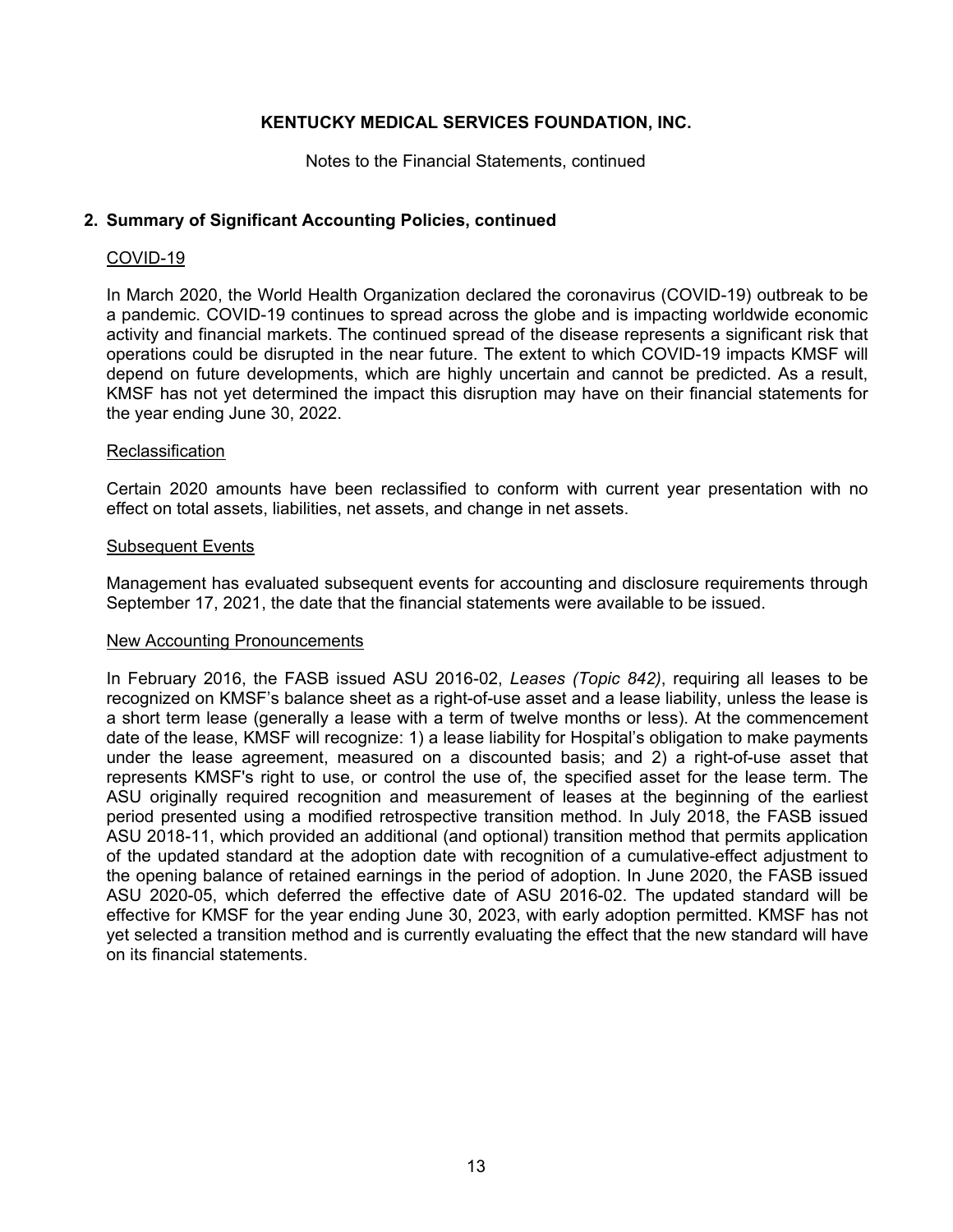Notes to the Financial Statements, continued

### **3. Liquidity and Availability**

The following table reflects KMSF's current financial assets as of June 30, 2021 and 2020, reduced by amounts that are not available to meet general expenditures within one year of the statement of financial position date because of contractual restrictions or internal board designations. There were no net assets with donor restrictions at June 30, 2021 and 2020.

**2021** 2020

| Investments and interest bearing deposits, current<br>portion         |               | $$49,222,676$ $$16,118,797$ |
|-----------------------------------------------------------------------|---------------|-----------------------------|
| Patient accounts receivable, net                                      | 37,817,297    | 36, 187, 135                |
| Accounts receivable - Physician Supplemental Payment<br>(PSP) revenue | 13,355,880    | 22,263,883                  |
| Other receivables, current portion                                    | 6,189,034     | 2,543,420                   |
| Other current assets                                                  | 1,195,181     | 1,393,677                   |
| Financial assets available to meet cash needs for                     |               |                             |
| general expenditures within one year                                  | \$107,780,068 | \$78,506,912                |

KMSF has approximately \$20,000,000 in short-term certificates of deposit with maturity terms varying between one week and four months. These are classified under long-term investments; however, they are available to be redeemed if necessary to meet general expenditures within one year.

KMSF also maintains a designated investment portfolio for the malpractice fund. The market value of the portfolio as of June 30, 2021 and 2020 was \$29,820,301 and \$23,656,283, respectively. The portfolio is classified under long-term investments on the financial statements, however, it is available to meet the financial obligation due to the University of Kentucky for the Malpractice Fund, listed at an equal value within current liabilities.

### **4. Other Receivables**

KMSF makes loans to physicians they anticipate will become employees of UK. A portion of these loans will be forgiven each year, up to the maximum amount of the loan, if certain conditions, such as serving as a full-time physician and faculty member of UK, are met by the borrower. If the conditions for forgiveness are not met, the entire principal balance is payable by the borrower, including accrued interest at the rate of 1% above prime. The total amount outstanding on such loans was \$1,201,217 and \$1,077,824 as of June 30, 2021 and 2020, respectively.

### **5. Academic Enrichment Funds**

In accordance with the Agreement with UK effective July 1, 2020 and the Agreement with UK effective July 1, 2019, KMSF is required to maintain a separate bank account, which represents a specified percentage of cumulative clinical income collected, less cumulative disbursements by the Dean of the College of Medicine. The percentage of collections added to this account was 8% in both 2021 and 2020.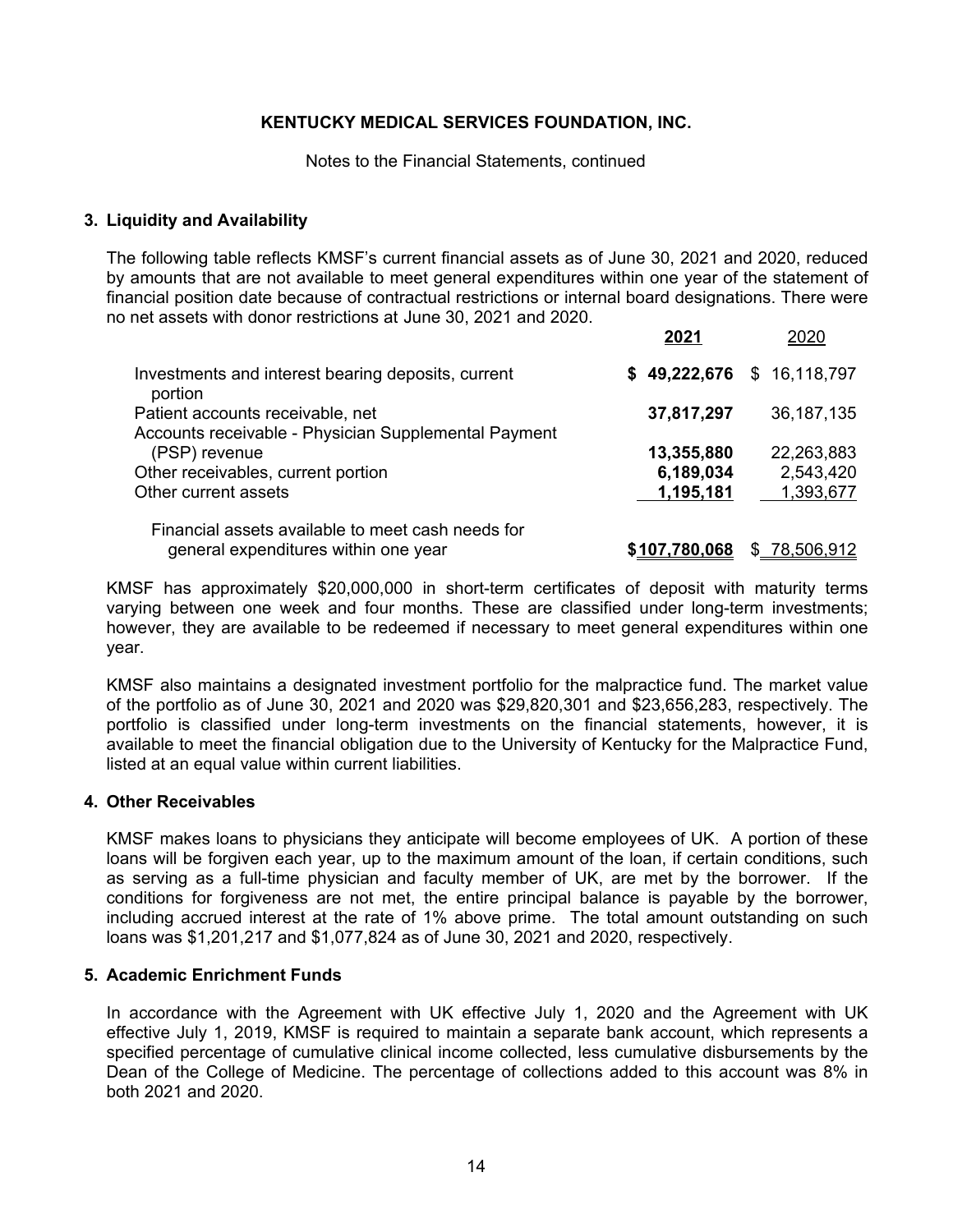Notes to the Financial Statements, continued

#### **5. Academic Enrichment Funds, continued**

The funds in the account are for the use of the Dean of the College of Medicine for the enrichment of the program of the College or for related purposes at his/her sole discretion. The Dean's Fund supports the missions of UK and UK HealthCare by providing financial support of activities such as research, education, departmental and program development. In 2021 and 2020, the amount provided to UK for research and education was \$10,316,474 and \$16,689,285, respectively. In 2021 and 2020, \$996,937 and \$955,167, respectively, of such funds were expended in the Dean's operations for faculty and staff salaries, benefits and other operating expenses and are included in departmental expenses.

The cash balance in the dean's account as of June 30, 2021 and 2020 was \$14,243,993 and \$9,700,820 respectively, and is included as part of the liability payable under the Departmental Plan Agreements.

### **6. Investments and Interest Bearing Deposits**

Investments and interest bearing deposits, including accrued interest, are as follows as of June 30:

|                                                     | 2021       | 2020                       |
|-----------------------------------------------------|------------|----------------------------|
| Interest bearing deposits and government securities |            | $$69,666,532 \$36,453,732$ |
| <b>Fixed income securities</b>                      | 8,099,752  | 6,843,733                  |
| Equity securities and equity security mutual funds  | 21,512,767 | 16,713,688                 |
| Total investments and interest bearing deposits     |            | \$99,279,051 \$60,011,153  |

The components of investment income from investments and interest bearing deposits for 2021 and 2020 consist of \$204,017 and \$449,109, respectively, of realized and unrealized gains and losses, dividends and interest.

Management has elected to follow Accounting Research Bulletin 43 in the presentation of current and non-current investments as follows:

|                                                | 2021 | 2020                                                        |
|------------------------------------------------|------|-------------------------------------------------------------|
| Current investments<br>Non-current investments |      | $$49,222,676$ $$16,118,797$<br><b>50,056,375</b> 43,892,356 |
| Total investment and interest bearing deposits |      | $$99,279,051$ $$60,011,153$                                 |

#### **7. Fair Value Measurements**

KMSF classifies its investments based on a hierarchy consisting of: Level 1 (valued using quoted prices from active markets for identical assets), Level 2 (not traded on an active market but for which observable market inputs are readily available), and Level 3 (valued based on significant unobservable inputs). The asset's or liability's fair value measurement level within the fair value hierarchy is based on the lowest level of any input that is significant to the fair value measurement. Valuation techniques used need to maximize the use of observable inputs and minimize the use of unobservable inputs.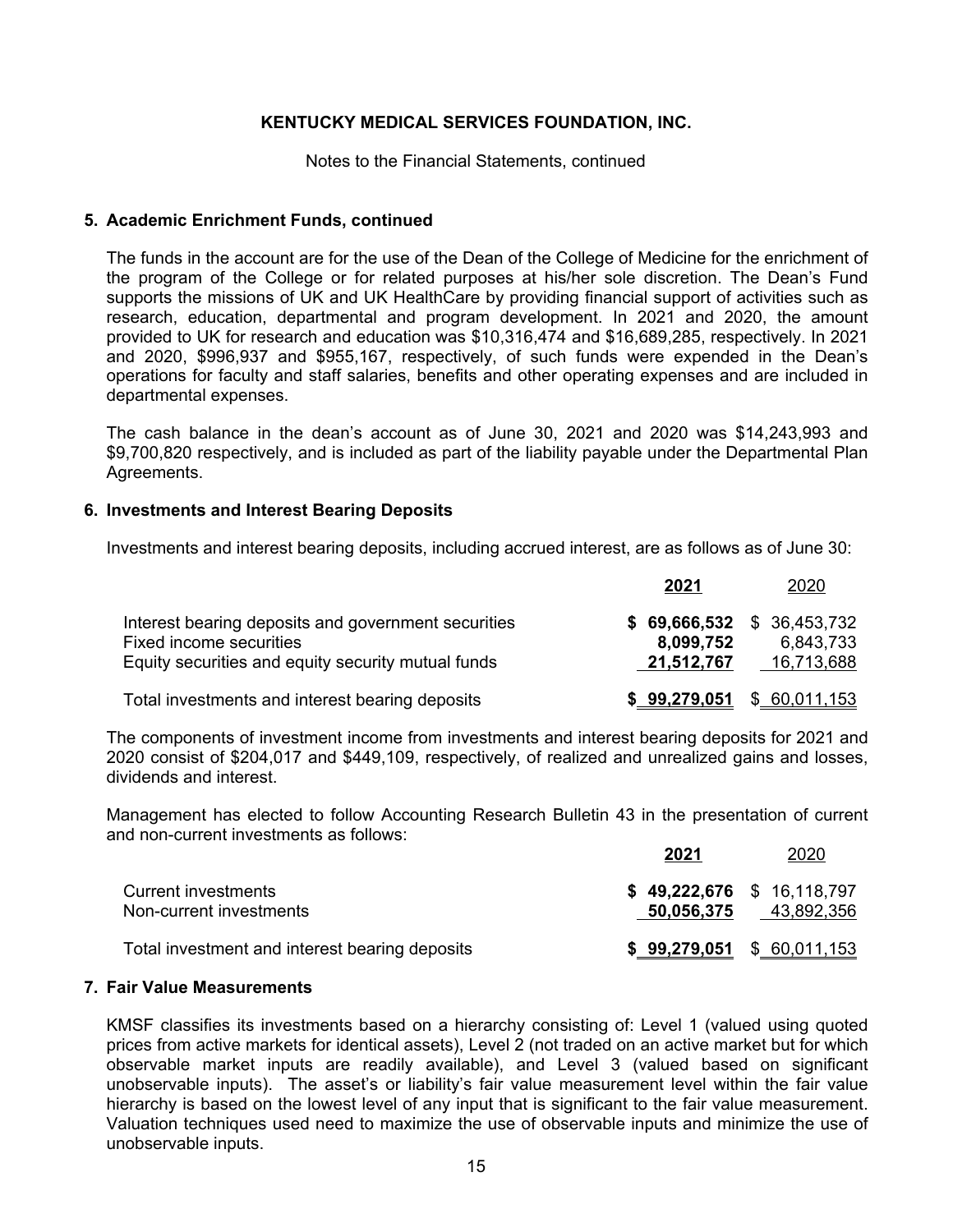Notes to the Financial Statements, continued

#### **7. Fair Value Measurements, continued**

Following is a description of the valuation methodologies used for assets measured at fair value on a recurring basis:

*Interest bearing deposits and government securities:* Valued at cost which approximates fair value.

*Common stocks and foreign equities:* Valued at the closing price reported on the active market on which the individual securities are traded.

*Real estate investment partnership*: Valued at cost, which approximates fair value.

*Real estate investment trust*: Valued at the closing price reported on the active market on which the individual securities are traded.

*Mutual funds:* Mutual funds based in equity securities are valued at the daily closing price as reported by the fund. These mutual funds held by KMSF are open-end mutual funds that are registered with the Securities and Exchange Commission. These funds are required to publish their daily net asset value and to transact at that price. These mutual funds are deemed to be actively traded.

*Fixed income securities*: Valued using pricing models maximizing the use of observable inputs for similar securities. This includes basing value on yields currently available on comparable securities of issuers with similar credit ratings.

There have been no changes in the valuation methodologies used at June 30, 2021 and 2020.

The methods described above may produce a fair value calculation that may not be indicative of net realizable value or reflective of future fair values. Furthermore, while KMSF's management believes the valuation methods are appropriate and consistent with other market participants, the use of different methodologies or assumptions to determine the fair value of certain financial instruments could result in a different fair value measurement at the reporting date.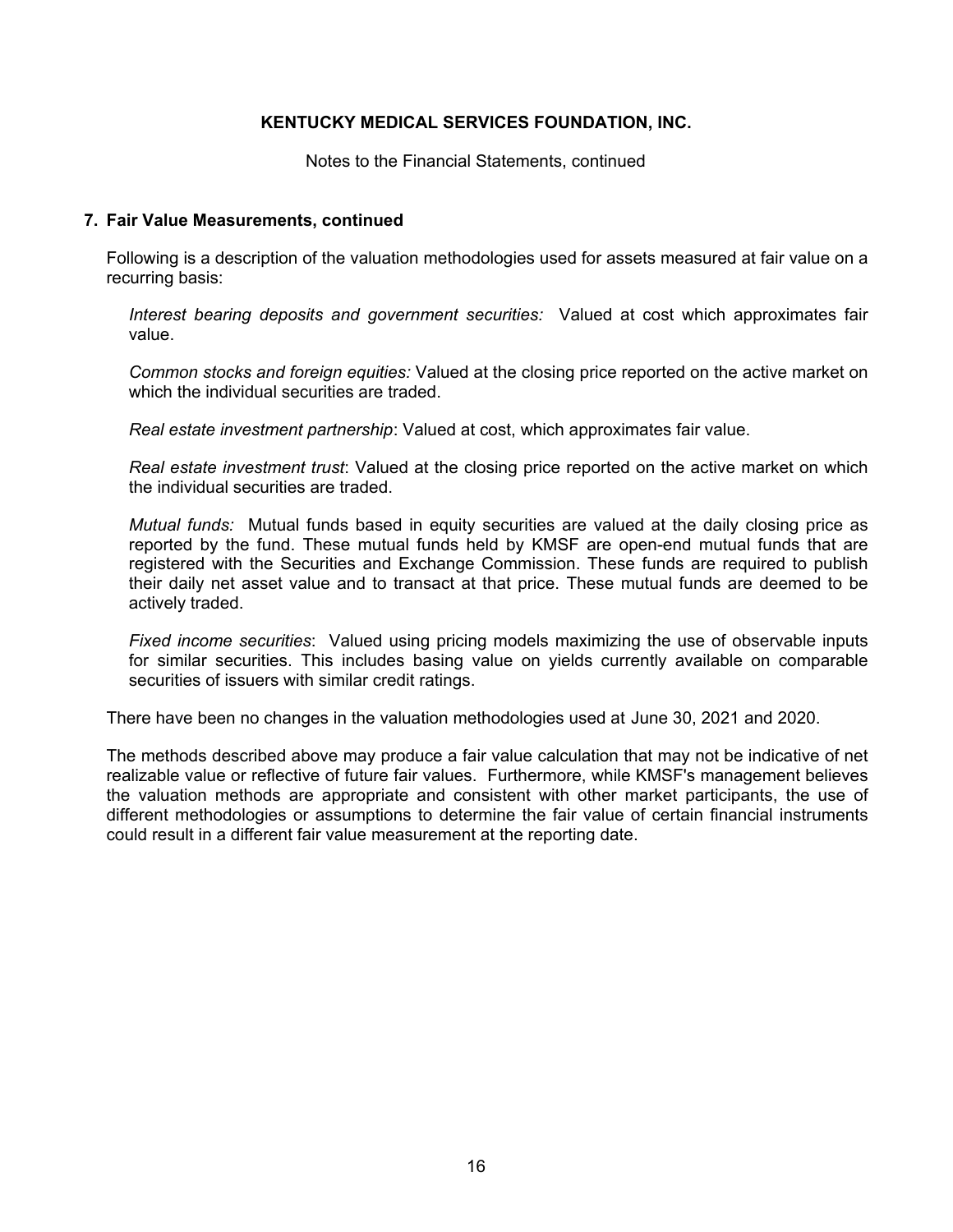Notes to the Financial Statements, continued

### **7. Fair Value Measurements, continued**

The following tables set forth by level, within the fair value hierarchy, KMSF's assets and liabilities at fair value:

|                               | Level 1          |    | Level 2   | Level 3 | Total                |
|-------------------------------|------------------|----|-----------|---------|----------------------|
| June 30, 2021                 |                  |    |           |         |                      |
| Interest bearing deposits and |                  |    |           |         |                      |
| government securities         | 69,666,532<br>\$ | \$ |           | \$      | \$<br>69,666,532     |
| Common stocks and foreign     |                  |    |           |         |                      |
| equities                      | 12,463,883       |    |           |         | 12,463,883           |
| Real estate investment trust  | 342,320          |    |           |         | 342,320              |
| Real estate investment        |                  |    |           |         |                      |
| partnership                   |                  |    | 853,896   |         | 853,896              |
| Mutual funds:                 |                  |    |           |         |                      |
| Taxable/fixed income          | 4,558,325        |    |           |         | 4,558,325            |
| International                 | 5,327,713        |    |           |         | 5,327,713            |
| Mid cap                       | 1,270,397        |    |           |         | 1,270,397            |
| Small cap                     | 1,254,558        |    |           |         | 1,254,558            |
| <b>Total mutual funds</b>     | 12,410,993       |    |           |         | 12,410,993           |
| Fixed income securities :     |                  |    |           |         |                      |
| Aaa credit rating             |                  |    | 1,092,410 |         | 1,092,410            |
| Aa2 credit rating             |                  |    | 693,021   |         | 693,021              |
| Aa3 credit rating             |                  |    | 726,380   |         | 726,380              |
| A1 credit rating              |                  |    | 376,993   |         | 376,993              |
| A2 credit rating              |                  |    | 263,520   |         | 263,520              |
| A3 credit rating              |                  |    | 288,096   |         | 288,096              |
| NR credit rating              |                  |    | 101,007   |         | 101,007              |
| Total fixed income            |                  |    |           |         |                      |
| securities                    |                  |    | 3,541,427 |         | 3,541,427            |
| <b>Total investments</b>      | \$94,883,728     | S  | 4,395,323 | \$      | \$ <u>99,279,051</u> |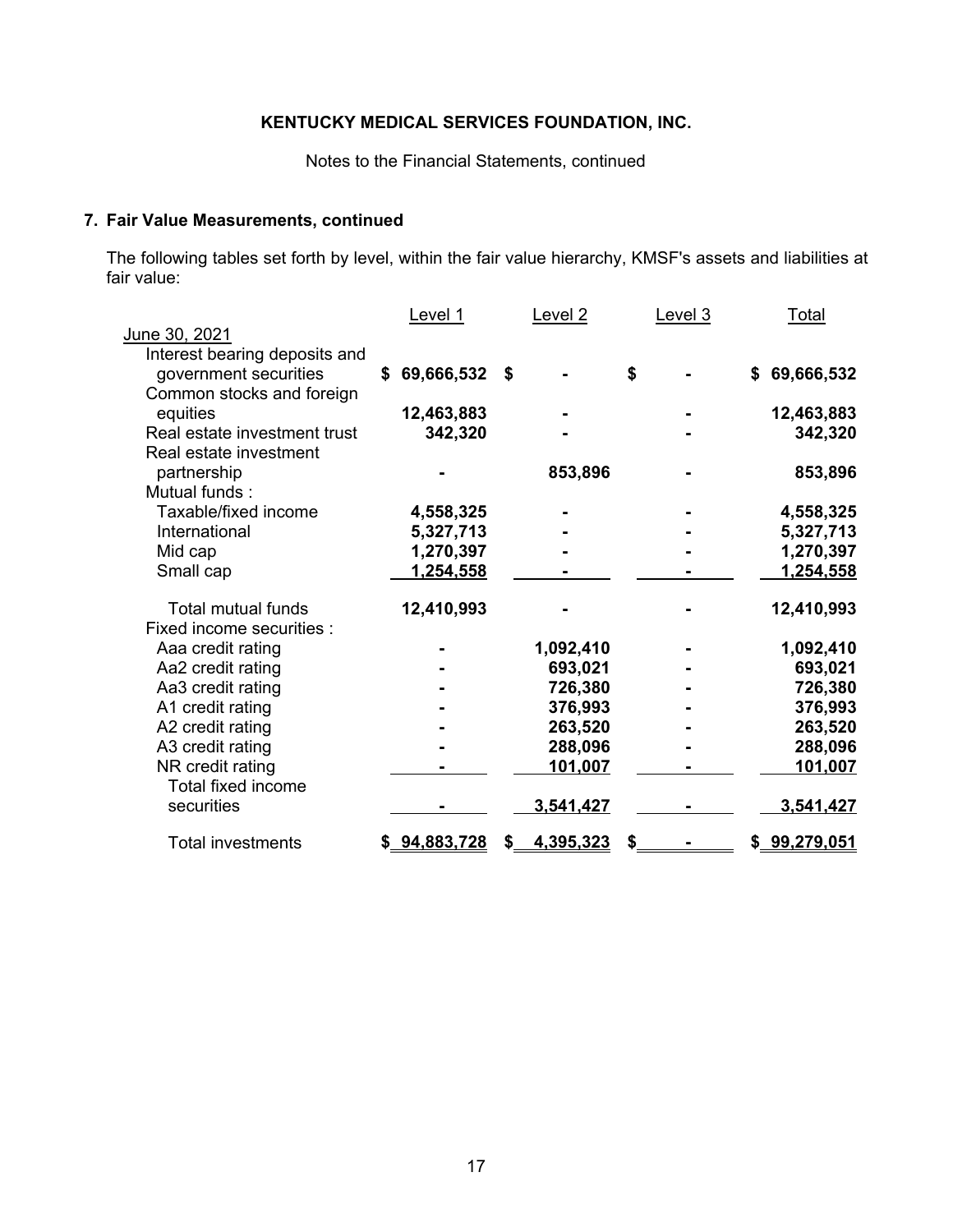### Notes to the Financial Statements, continued

### **7. Fair Value Measurements, continued**

|                                                        | Level 1          |    | Level 2   | Level 3 | Total            |
|--------------------------------------------------------|------------------|----|-----------|---------|------------------|
| June 30, 2020                                          |                  |    |           |         |                  |
| Interest bearing deposits and<br>government securities | 36,453,732<br>\$ | \$ |           | \$      | 36,453,732<br>\$ |
| Common stocks and foreign                              |                  |    |           |         |                  |
| equities                                               | 9,682,763        |    |           |         | 9,682,763        |
| Real estate investment trust                           | 1,364,694        |    |           |         | 1,364,694        |
| Real estate investment                                 |                  |    |           |         |                  |
| partnership                                            |                  |    | 840,109   |         | 840,109          |
| Mutual funds:                                          |                  |    |           |         |                  |
| Taxable/fixed income                                   | 3,722,055        |    |           |         | 3,722,055        |
| International                                          | 3,387,455        |    |           |         | 3,387,455        |
| Mid cap                                                | 956,296          |    |           |         | 956,296          |
| Small cap                                              | 482,371          |    |           |         | 482,371          |
| <b>Total mutual funds</b>                              | 8,548,177        |    |           |         | 8,548,177        |
| Fixed income securities :                              |                  |    |           |         |                  |
| Aaa credit rating                                      |                  |    | 1,132,348 |         | 1,132,348        |
| Aa2 credit rating                                      |                  |    | 105,469   |         | 105,469          |
| Aa3 credit rating                                      |                  |    | 292,057   |         | 292,057          |
| A1 credit rating                                       |                  |    | 374,796   |         | 374,796          |
| A2 credit rating                                       |                  |    | 531,066   |         | 531,066          |
| A3 credit rating                                       |                  |    | 491,334   |         | 491,334          |
| Baa1 credit rating                                     |                  |    | 95,632    |         | 95,632           |
| NR credit rating                                       |                  |    | 98,976    |         | 98,976           |
| Total fixed income                                     |                  |    |           |         |                  |
| securities                                             |                  |    | 3,121,678 |         | 3,121,678        |
| <b>Total investments</b>                               | 56,049,366       | S  | 3,961,787 | \$      | \$60,011,153     |

To assess the appropriate classification of assets and liabilities within the fair value hierarchy, the availability of market data is monitored. Changes in economic conditions or valuation techniques may require the transfer of assets and liabilities from one fair value level to another. In such instances, the transfer is reported at the beginning of the reporting period. KMSF's management evaluates the significance of transfers between levels based upon the nature of the assets and liabilities and size of the transfer relative to total net assets. There were no transfers of assets or liabilities from one fair value level to another during the years ended June 30, 2021 and 2020.

### **8. Settlements Due to Third Party Payors**

KMSF has accrued settlements due to third party payors of approximately \$570,000 and \$625,000 as of June 30, 2021 and 2020, respectively. This liability represents amounts due to the federal government and insurance companies for payments KMSF has received but which need to be refunded due to various reasons within the revenue cycle.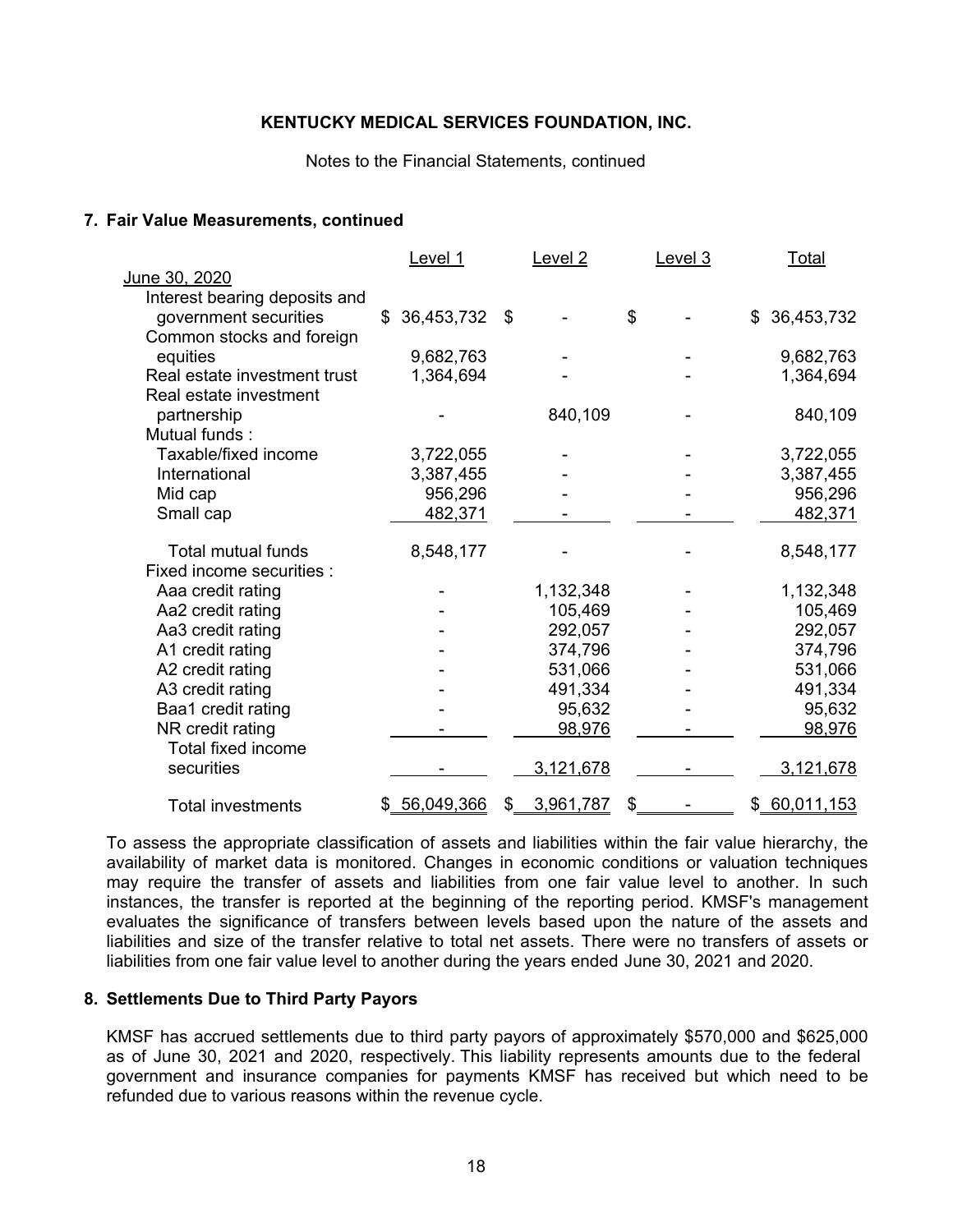Notes to the Financial Statements, continued

# **9. Long-Term Debt and Capital Leases**

As of June 30, 2021 and 2020, notes payable and capital lease obligations consisted of the following:

|                                                                                                                                                                                                                                                                                                                                                   | 2021       | <u>2020</u>                 |
|---------------------------------------------------------------------------------------------------------------------------------------------------------------------------------------------------------------------------------------------------------------------------------------------------------------------------------------------------|------------|-----------------------------|
| Capital lease obligation, maturing August 2034, bearing<br>interest at 5.0%, collateralized by property with a net<br>book value of \$29,468,072, payments of \$258,768 per<br>month (payment amounts increase annually as defined<br>by the agreement).                                                                                          |            | $$31,903,971$ $$33,352,194$ |
| Capital lease obligation, maturing March 2037, bearing<br>interest at 4.75% for the base rent, and 7.5% for the<br>tenant improvements portion, collateralized by property<br>with a net book value of \$13,499,896, payments of<br>\$111,181 per month (payment amounts per month<br>increase every fifth year of the capital lease obligation). | 15,446,853 | 15,892,289                  |
| County of Clark, Kentucky Healthcare Revenue Bonds,<br>Series 2017, accruing interest at a rate equal to 2.94%<br>as of June 30, 2021, due in monthly principal and<br>interest payments of \$55,374 and maturing in April<br>2037.                                                                                                               | 8,377,569  | 8,785,700                   |
| County of Scott, Kentucky Healthcare Revenue Bonds,<br>Series 2017, accruing interest at a rate equal to 2.94%<br>as of June 30, 2021, due in monthly principal and<br>interest payments of \$54,016 and maturing in April<br>2037.                                                                                                               | 8,212,440  | 8,609,376                   |
| Capital lease obligation, maturing June 2027, bearing<br>interest at 4.25%, collateralized by property with a net<br>book value of \$4,946,229, payments of \$91,822 per<br>month (increasing by 2% every subsequent lease<br>year).                                                                                                              | 6,110,772  | 6,912,745                   |
| Capital lease obligation, maturing June 2028, bearing<br>interest at 4.25%, collateralized by property with a net<br>book value of \$4,664,421, payments of \$67,662 per<br>month (increasing by 2.75% every subsequent lease<br>year). KMSF has the option to renew for three<br>additional five year lease terms.                               | 5,308,250  | 5,860,077                   |
|                                                                                                                                                                                                                                                                                                                                                   |            |                             |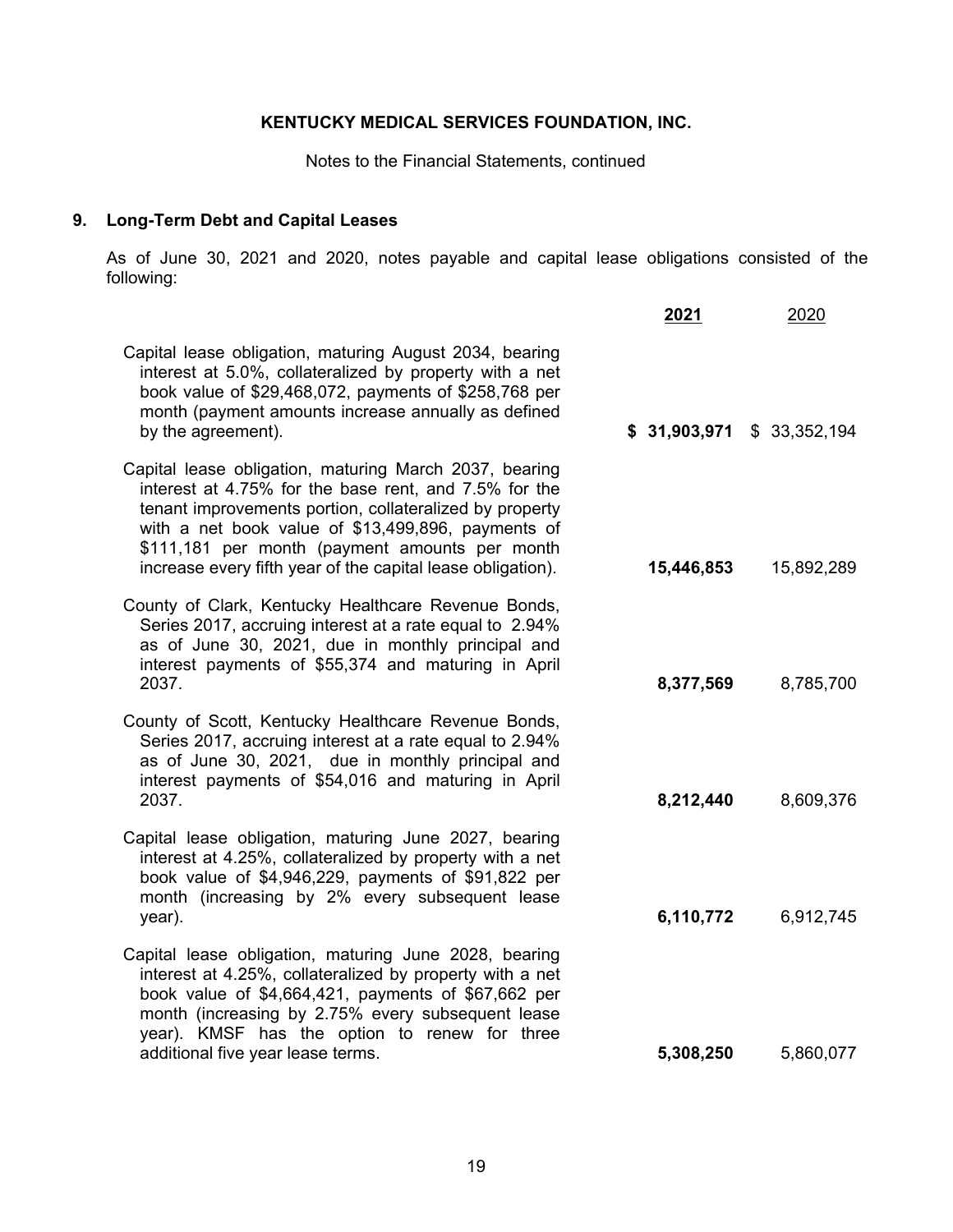Notes to the Financial Statements, continued

### **9. Long-term Debt and Capital Leases, continued**

|                                                                                                                   | 2021         | 2020         |
|-------------------------------------------------------------------------------------------------------------------|--------------|--------------|
| Capital lease obligations at varying rates of interest from<br>0.35% to 5.50%, collateralized by leased equipment |              |              |
| with a net book value of \$166,130 at June 30, 2021.                                                              | 43,123       | 83,759       |
| Total long-term debt                                                                                              | 75,402,978   | 79,496,140   |
| Less capitalized loan fees, net                                                                                   | 94,602       | 100,545      |
|                                                                                                                   | 75,308,376   | 79,395,595   |
| Less current portion                                                                                              | 4,354,331    | 4,087,223    |
| Long-term debt, net of current portion                                                                            | \$70.954.045 | \$75,308,372 |

Scheduled principal repayments on bonds and payments on capital lease obligations are as follows:

| Year ending June 30,                                                 | <b>Bonds</b>                                                            | <b>Capital Lease</b><br>Obligations                                               |
|----------------------------------------------------------------------|-------------------------------------------------------------------------|-----------------------------------------------------------------------------------|
| 2022<br>2023<br>2024<br>2025<br>2026<br>Thereafter                   | \$<br>829,395<br>854,459<br>879,101<br>906,845<br>934,249<br>12,185,960 | \$<br>6,412,030<br>6,543,209<br>6,620,845<br>6,690,336<br>6,774,041<br>47,763,182 |
|                                                                      | \$ 16,590,009                                                           | 80,803,643                                                                        |
| Less amount representing interest under<br>capital lease obligations |                                                                         | 21,990,674                                                                        |
|                                                                      |                                                                         | \$58,812,969                                                                      |

Interest expense was \$3,556,915 and \$4,963,277 for the years ended June 30, 2021 and 2020, respectively.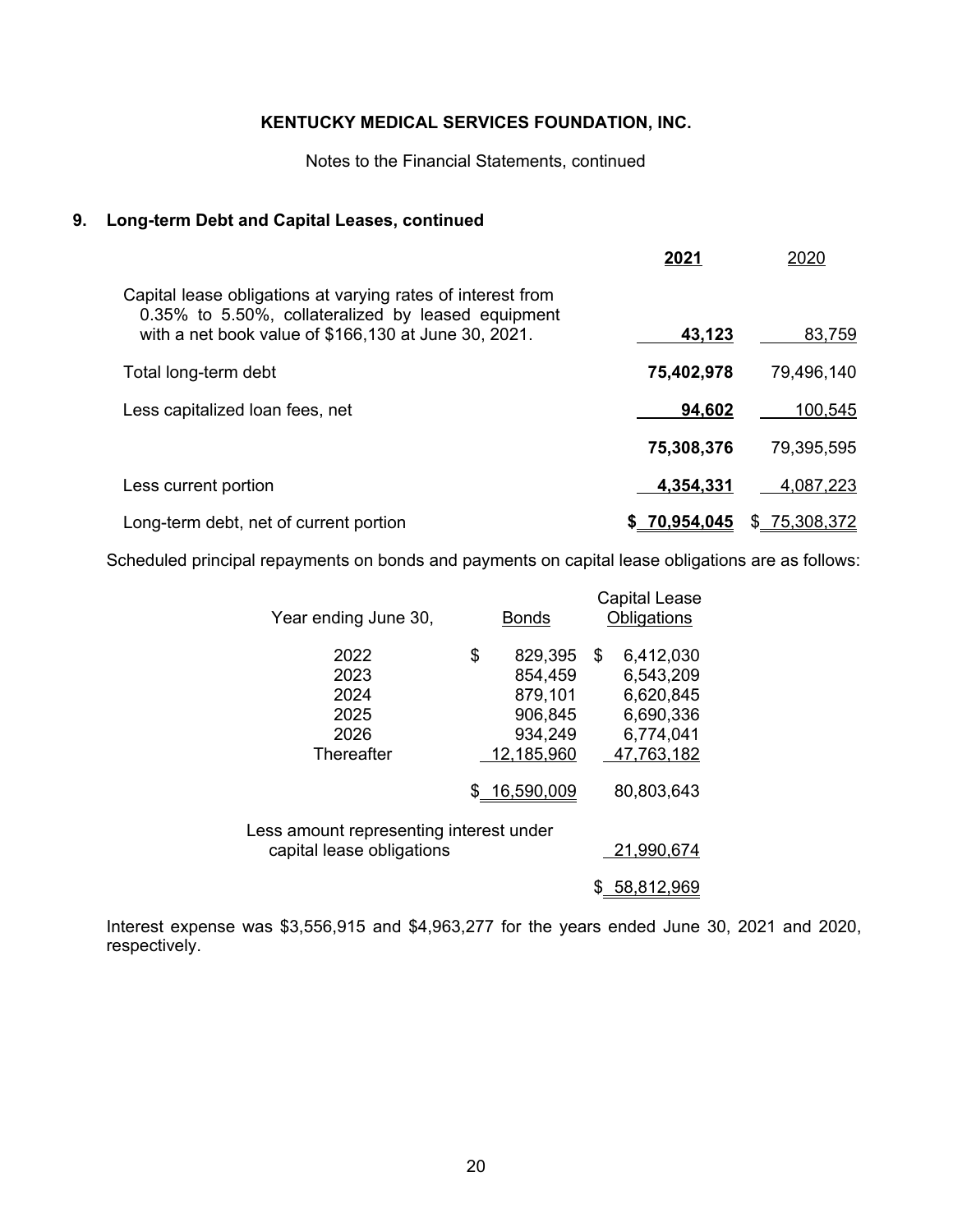Notes to the Financial Statements, continued

#### **10. Net Professional Clinical Service Fees and Capitation Revenue**

UK and KMSF have agreements with third-party payors that provide for payments at amounts different from their established rates. Contractual adjustments represent the difference between billing at established rates and amounts reimbursed by third-party payors.

Revenue recognized at a point in time includes capitation revenue, PSP/directed payment revenue, retail drug sales, and other revenues. Revenue recognized over time include professional clinical service fee revenue (including associated drug sales).

Net revenue recognized by timing of revenue recognition for the years ended June 30, 2021 and 2020, is as follows:

|                                       | 2021        | 2020                          |
|---------------------------------------|-------------|-------------------------------|
| Revenue recognized at a point in time |             | $$140,774,265$ $$139,963,395$ |
| Revenue recognized over time          | 248,405,822 | 228,511,401                   |
| <b>CARES Act revenue</b>              |             | 2,363,742                     |
| Lease income                          | 9,496,755   | 6,791,929                     |
| Investment income, net                | 204,017     | 449,109                       |
| Total revenue                         |             | \$398,880,859 \$378,079,576   |

#### **11. PSP and Directed Payment Revenue**

During 2021 and 2020, KMSF received \$86,051,793 and \$85,481,869, respectively, in PSP and directed payment revenue from the University of Kentucky. These funds are used to supplement KMSF's professional clinical service fees and to support the ongoing operations of KMSF.

### **12. Other Income**

Other income consists of the following for the years ended June 30, 2021 and 2020:

|                                                        | 2021         | 2020         |
|--------------------------------------------------------|--------------|--------------|
| Medical and administrative services contractual income | \$21,929,524 | \$19,672,032 |
| EHR meaningful use                                     | 195,500      | 1,385,500    |
| Prior years revenue adjustments                        | 353,576      | 827,823      |
| Shared savings payments                                | 130,821      | 477,195      |
| Royalty and honoraria income                           | 133,948      | 134,345      |
| Payor quality incentives                               | 577,204      | 391,234      |
| Other income                                           | 484,185      | 559,091      |
| Total other income                                     | \$23,804,758 | \$23,447,220 |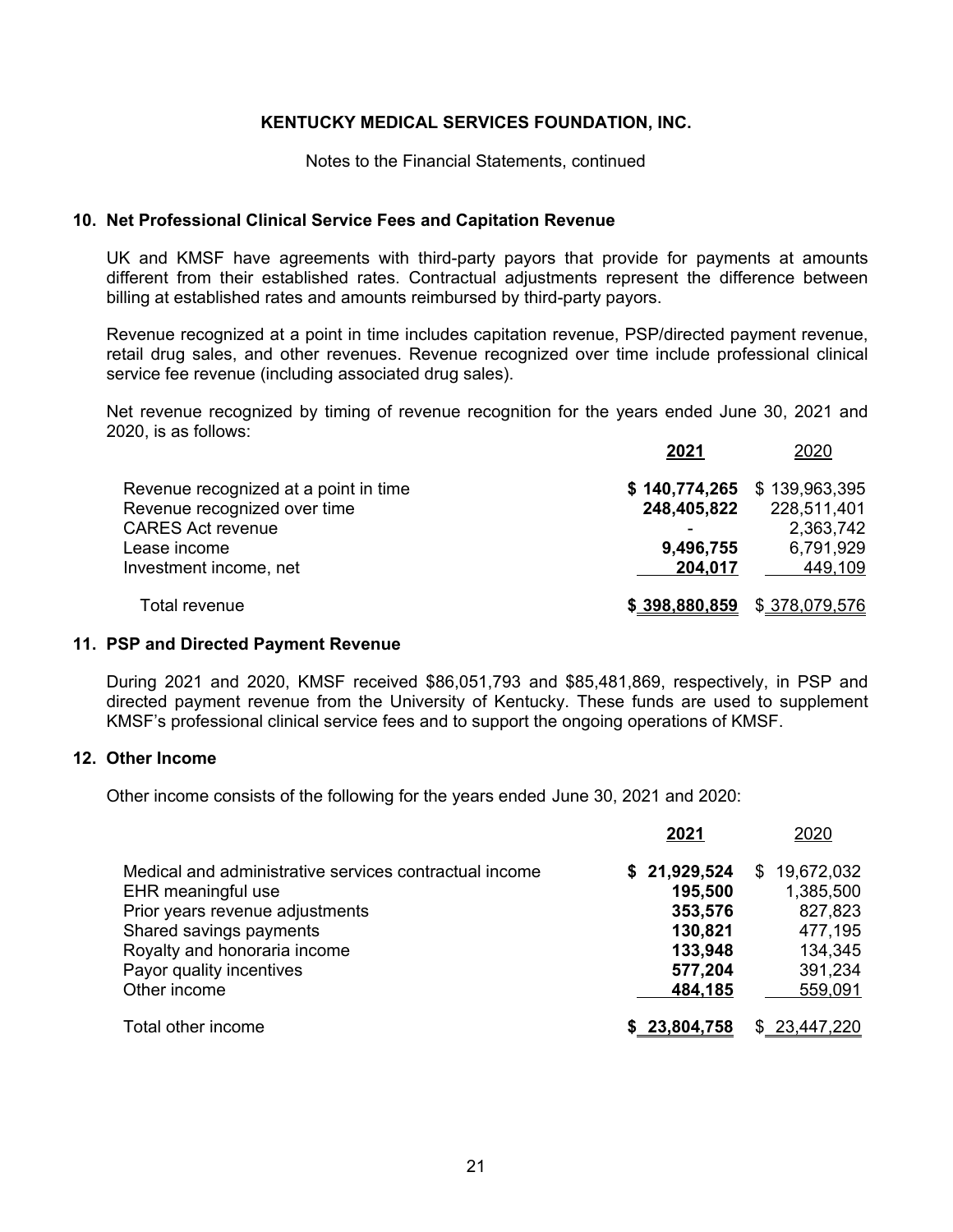Notes to the Financial Statements, continued

### **13. Leasing Activities**

KMSF leases office space to UK as well as other non-related entities. The lease contracts with UK vary with remaining terms ranging from one year to five years with optional extensions as provided by the various agreements. The lease contracts with the non-related entities vary with remaining terms ranging from less than one year to forty-eight years. KMSF received \$9,384,504 and \$6,660,046 in lease income from UK and \$112,251 and \$131,883 from other non-related entities in 2021 and 2020, respectively.

The following is a schedule of future minimum rentals under the noncancellable leases at June 30, 2021 for the next five years:

Year ending June 30,

| 2022       | 8,389,897    |  |
|------------|--------------|--|
| 2023       | 6,758,941    |  |
| 2024       | 3,964,790    |  |
| 2025       | 3,576,537    |  |
| 2026       | 3,576,537    |  |
| Thereafter | 7,910,392    |  |
|            |              |  |
|            | \$34,177,094 |  |

### **14. Medical Malpractice Insurance**

KMSF is self-insured, along with UK, for malpractice claims. On an annual basis, the malpractice liability is actuarially determined at a consolidated basis using claims data from UK and KMSF. UK informs KMSF of their portion of the overall liability as well as their funding requirements to maintain appropriate funding levels. KMSF maintains their portion of the malpractice fund investments. Management believes the malpractice self-insurance fund is adequate to cover any losses.

### **15. Commitments and Contingencies**

### **Litigation**

KMSF is currently involved in litigation and/or regulatory investigations. KMSF's involvement typically arises either in the course of KMSF's business or in KMSF's role as a support organization for UK, and it is possible that the litigation and/or regulatory investigations could result in a material adverse effect on KMSF's future financial position or results from operations. Apart from matters where KMSF's involvement is part of such support role, management estimates these matters will be resolved without material adverse effect on KMSF's future financial position or results from operations.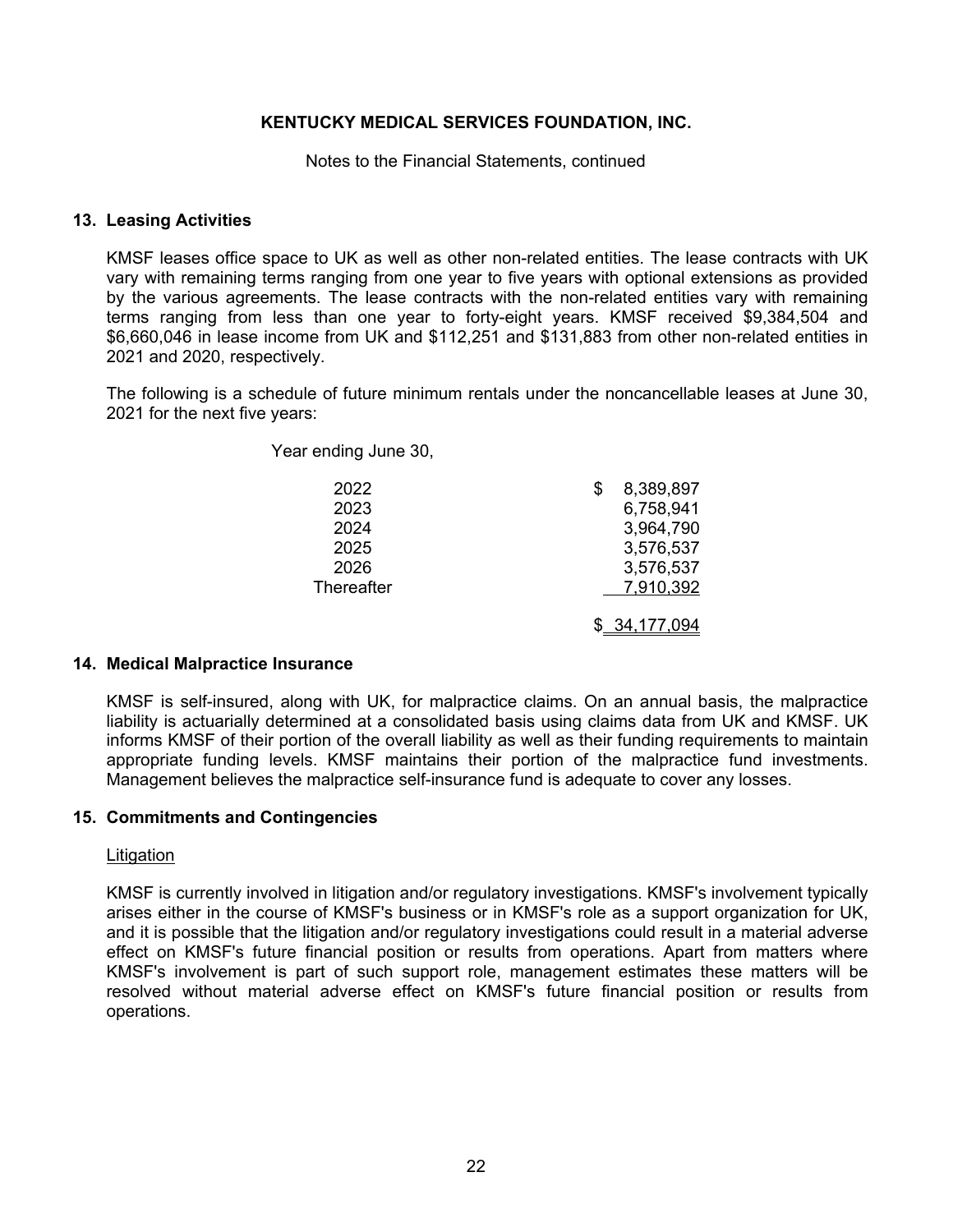Notes to the Financial Statements, continued

#### **15. Commitments and Contingencies, continued**

#### Operating Leases

KMSF leases various equipment and facilities under operating leases that are set to expire at various dates. Total rental expense in 2021 and 2020 was \$1,786,340 and \$1,874,285, respectively.

The following is a schedule by year of future minimum lease payments under operating leases as of June 30, 2021:

| Year ending June 30, |   |           |
|----------------------|---|-----------|
| 2022                 | S | 1,959,795 |
| 2023                 |   | 708,140   |
| 2024                 |   | 572,916   |
| 2025                 |   | 501,235   |
| 2026                 |   | 456,794   |
| Thereafter           |   | 365,971   |
|                      |   | 4,564,851 |

#### **16. Concentrations of Credit Risk**

UK and KMSF grant credit without collateral to their patients, most of whom are area residents and are insured under third-party payor arrangements. The mix of receivables from patients and thirdparty payors at June 30, 2021 and 2020, was as follows:

|                          | 2021  | 2020  |
|--------------------------|-------|-------|
| Medicaid                 | 30%   | 26 %  |
| Other third-party payors | 26    | 26    |
| Medicare                 | 19    | 22    |
| <b>Blue Cross</b>        | 16    | 16    |
| <b>Patients</b>          | 9     | 10    |
|                          | 100 % | 100 % |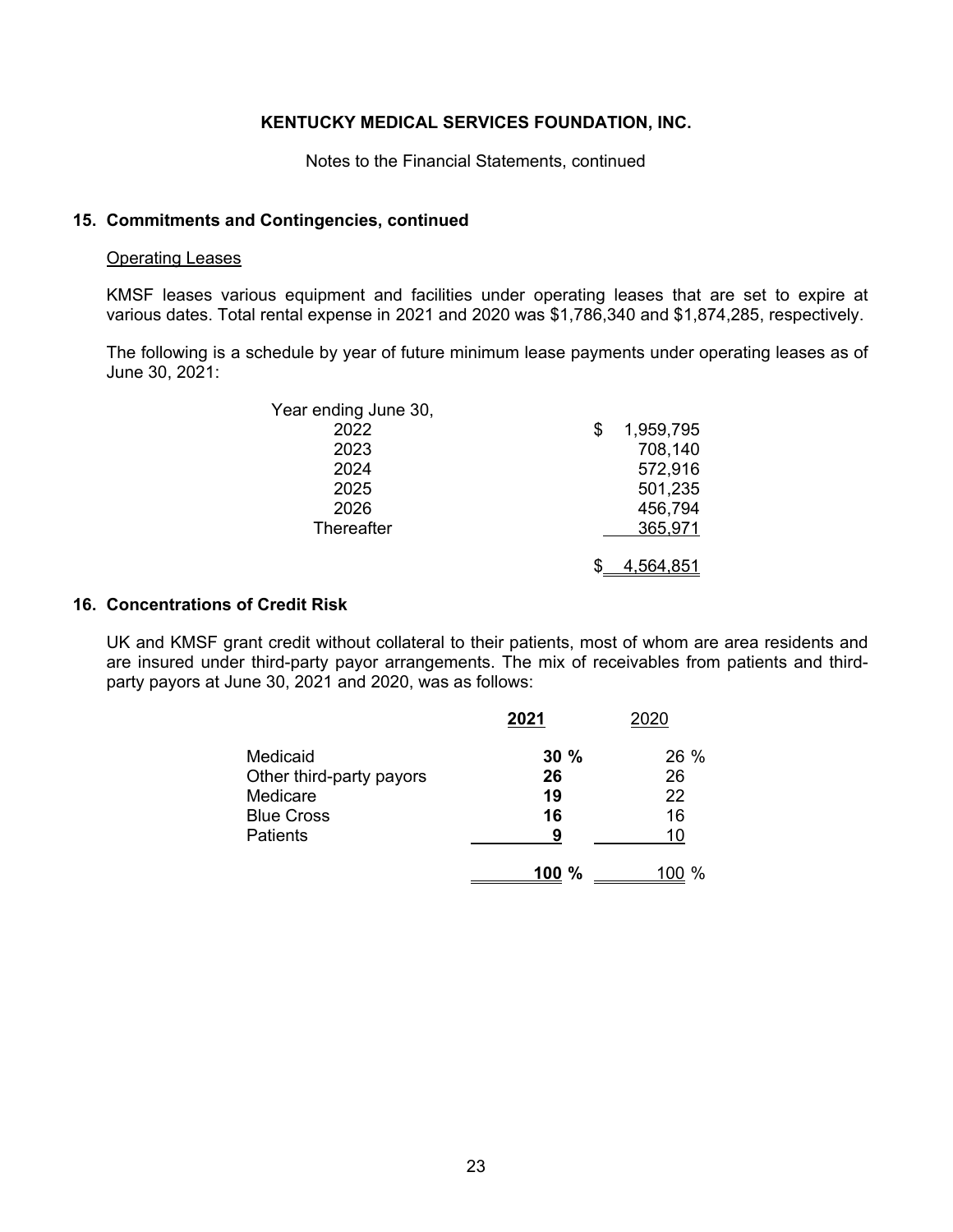Notes to the Financial Statements, continued

#### **17. Healthcare Reform and Reimbursement Changes**

#### The American Recovery and Reinvestment Act of 2009

On February 17, 2009, the *American Recovery and Reinvestment Act of 2009* (the Recovery Act) was signed into law. A major component of the Recovery Act is its emphasis on improving health information technology (also known as HIT). The federal government believes the implementation of technology will ultimately increase the quality and reduce the cost of healthcare.

To accomplish the improvement of HIT, the Recovery Act includes payment incentives for qualifying professionals. Physicians and hospitals that are considered early adopters of electronic health records (EHR) can become eligible to receive a significant amount of money from Medicare or Medicaid.

During the years ended June 30, 2021 and 2020, KMSF applied for and received \$195,500 and \$1,385,500 in Medicaid HIT funds, respectively. KMSF intends to apply for additional funds in the coming years. Both the 2021 and 2020 funds and any funds from past or future applications are contingent on reaching certain metrics and various states of "meaningful use" as defined by the Recovery Act.

#### Coronavirus Aid, Relief, and Economic Security (CARES) Act

In March 2020, the CARES Act was passed by legislation to assist businesses as a result of the economic impact caused by COVID-19. The CARES Act allocated aid to be provided to Medicare providers. During the years ended June 30, 2021 and 2020, KMSF received \$0 and \$2,363,742 in aid from the CARES Act, respectively.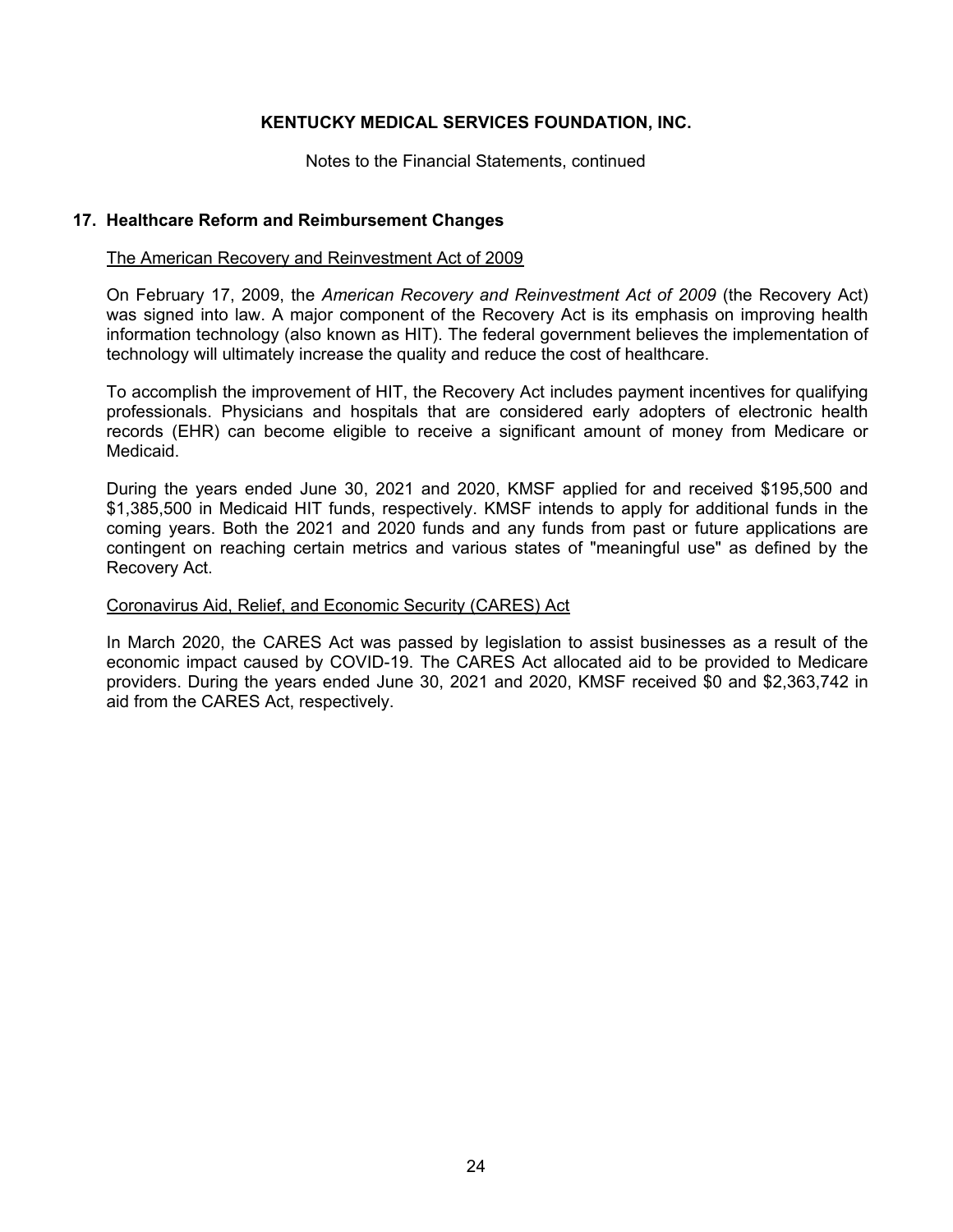

### **Report on Internal Control Over Financial Reporting and on Compliance and Other Matters Based on an Audit of Financial Statements Performed in Accordance with** *Government Auditing Standards*

### **Report of Independent Auditors**

Board of Directors Kentucky Medical Services Foundation, Inc. Lexington, Kentucky

We have audited, in accordance with the auditing standards generally accepted in the United States of America and the standards applicable to financial audits contained in *Government Auditing Standards* issued by the Comptroller General of the United States, the financial statements of Kentucky Medical Services Foundation, Inc. (KMSF), which comprise the balance sheet as of June 30, 2021, the related statement of operations and changes in net assets, functional expenses, and cash flows for the year then ended, and the related notes to the financial statements, and have issued our report thereon dated September 17, 2021.

### **Internal Control Over Financial Reporting**

In planning and performing our audit of the financial statements, we considered KMSF's internal control over financial reporting (internal control) to determine the audit procedures that are appropriate in the circumstances for the purpose of expressing our opinion on the financial statements, but not for the purpose of expressing an opinion on the effectiveness of KMSF's internal control. Accordingly, we do not express an opinion on the effectiveness of KMSF's internal control.

A deficiency in internal control exists when the design or operation of a control does not allow management or employees, in the normal course of performing their assigned functions, to prevent, or detect and correct, misstatements on a timely basis. A material weakness is a deficiency, or a combination of deficiencies, in internal control, such that there is a reasonable possibility that a material misstatement of the entity's financial statements will not be prevented, or detected and corrected on a timely basis. A significant deficiency is a deficiency, or a combination of deficiencies, in internal control that is less severe than a material weakness, yet important enough to merit attention by those charged with governance.

Our consideration of internal control was for the limited purpose described in the first paragraph of this section and was not designed to identify all deficiencies in internal control that might be material weaknesses or significant deficiencies. Given these limitations, during our audit we did not identify any deficiencies in internal control that we consider to be material weaknesses. However, material weaknesses may exist that have not been identified.

#### **Compliance and Other Matters**

As part of obtaining reasonable assurance about whether KMSF's financial statements are free from material misstatement, we performed tests of its compliance with certain provisions of laws, regulations, contracts, and grant agreements, noncompliance with which could have a direct and material effect on the determination of financial statement amounts. However, providing an opinion on compliance with those provisions was not an objective of our audit, and accordingly, we do not express such an opinion. The results of our tests disclosed no instances of noncompliance or other matters that are required to be reported under *Government Auditing Standards*.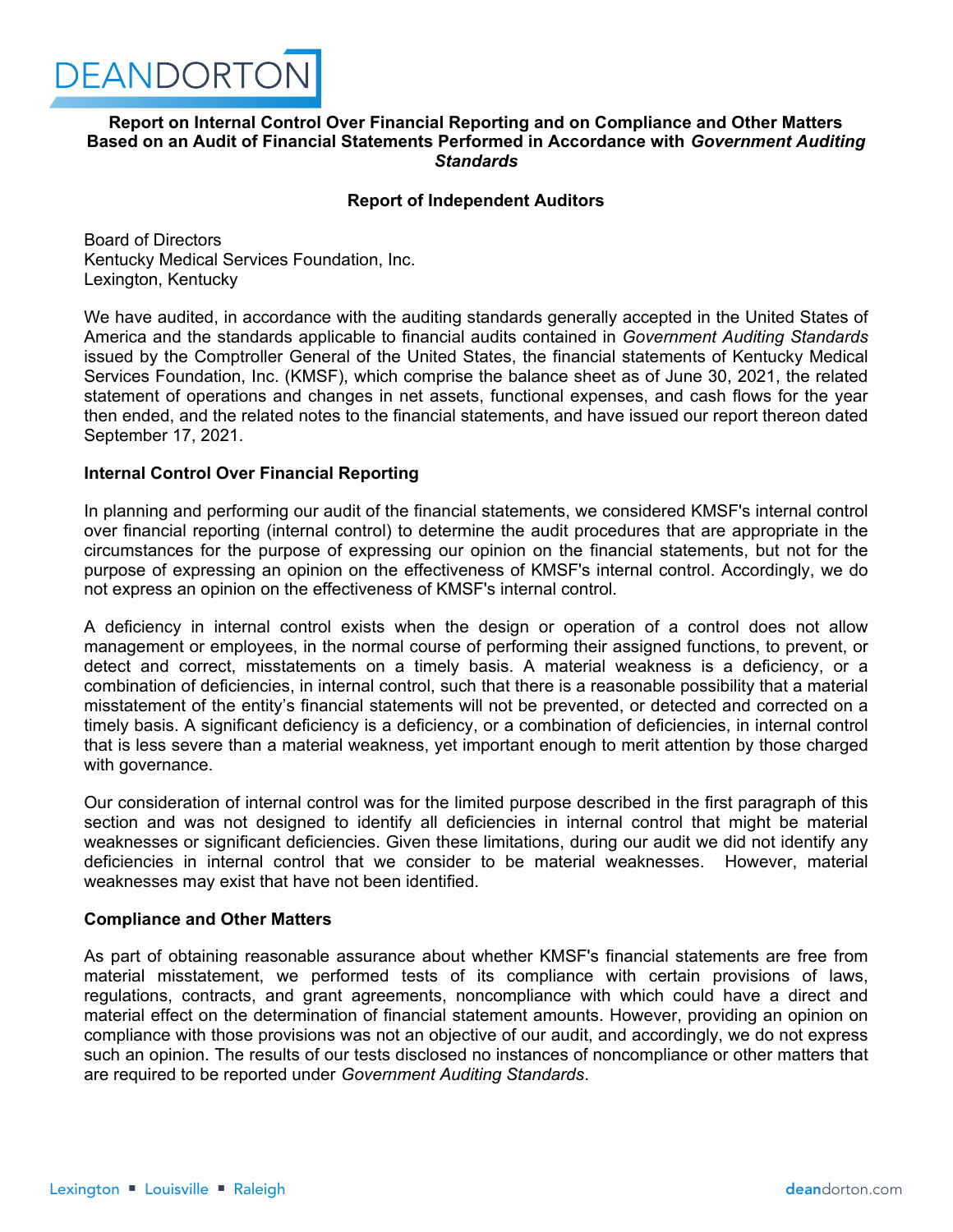### **Purpose of This Report**

The purpose of this report is solely to describe the scope of our testing of internal control and compliance and the results of that testing, and not to provide an opinion on the effectiveness of the entity's internal control or on compliance. This report is an integral part of an audit performed in accordance with *Government Auditing Standards* in considering the entity's internal control and compliance. Accordingly, this communication is not suitable for any other purpose.

Dean Dorfon allen Ford, PUC

Lexington, Kentucky April 18, 2022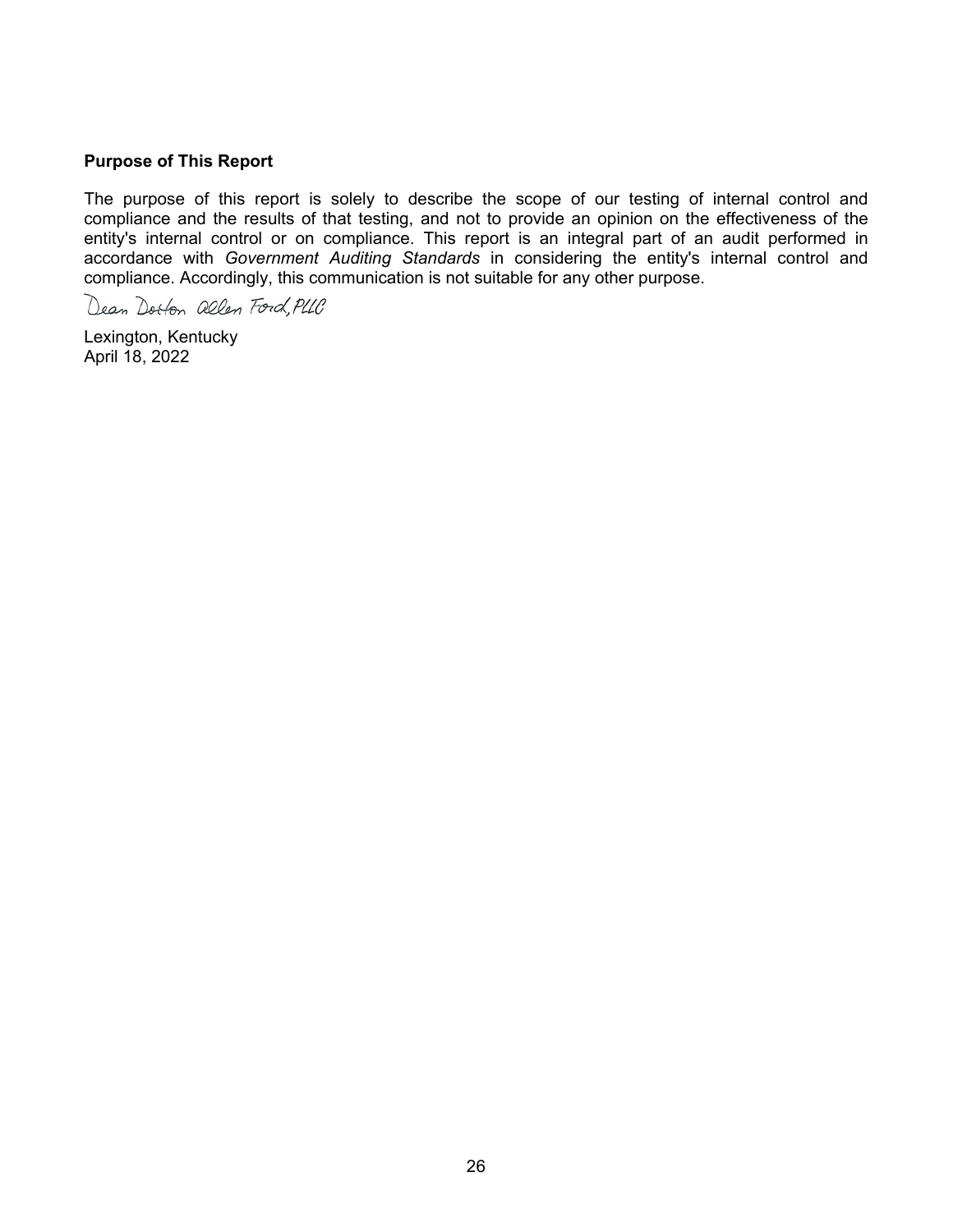

### **Report on Compliance For Each Major Federal Program and Report on Internal Control Over Compliance Required by the Uniform Guidance**

### **Report of Independent Auditors**

Board of Directors Kentucky Medical Services Foundation, Inc. Lexington, Kentucky

### **Report on Compliance for Each Major Federal Program**

We have audited Kentucky Medical Services Foundation, Inc.'s (KMSF) compliance with the types of compliance requirements described in the *OMB Compliance Supplement* that could have a direct and material effect on each of KMSF's major federal programs for the year ended June 30, 2021. KMSF's major federal programs are identified in the summary of auditors' results section of the accompanying schedule of findings and questioned costs.

### **Management's Responsibility**

Management is responsible for compliance with federal statutes, regulations, and the terms and conditions of its federal awards applicable to its federal programs.

#### **Auditor's Responsibility**

Our responsibility is to express an opinion on compliance for each of KMSF's major federal programs based on our audit of the types of compliance requirements referred to above. We conducted our audit of compliance in accordance with auditing standards generally accepted in the United States of America; the standards applicable to financial audits contained in *Government Auditing Standards*, issued by the Comptroller General of the United States; and the audit requirements of Title 2 U.S. Code of Federal Regulations (CFR) Part 200, *Uniform Administrative Requirements, Cost Principles, and Audit Requirements for Federal Awards* (Uniform Guidance). Those standards and the Uniform Guidance require that we plan and perform the audit to obtain reasonable assurance about whether noncompliance with the types of compliance requirements referred to above that could have a direct and material effect on a major federal program occurred. An audit includes examining, on a test basis, evidence about KMSF's compliance with those requirements and performing such other procedures as we considered necessary in the circumstances.

We believe that our audit provides a reasonable basis for our opinion on compliance for each major federal program. However, our audit does not provide a legal determination of KMSF's compliance.

### **Opinion on Each Major Federal Program**

In our opinion, KMSF complied, in all material respects, with the types of compliance requirements referred to above that could have a direct and material effect on each of its major federal programs for the year ended June 30, 2021.

27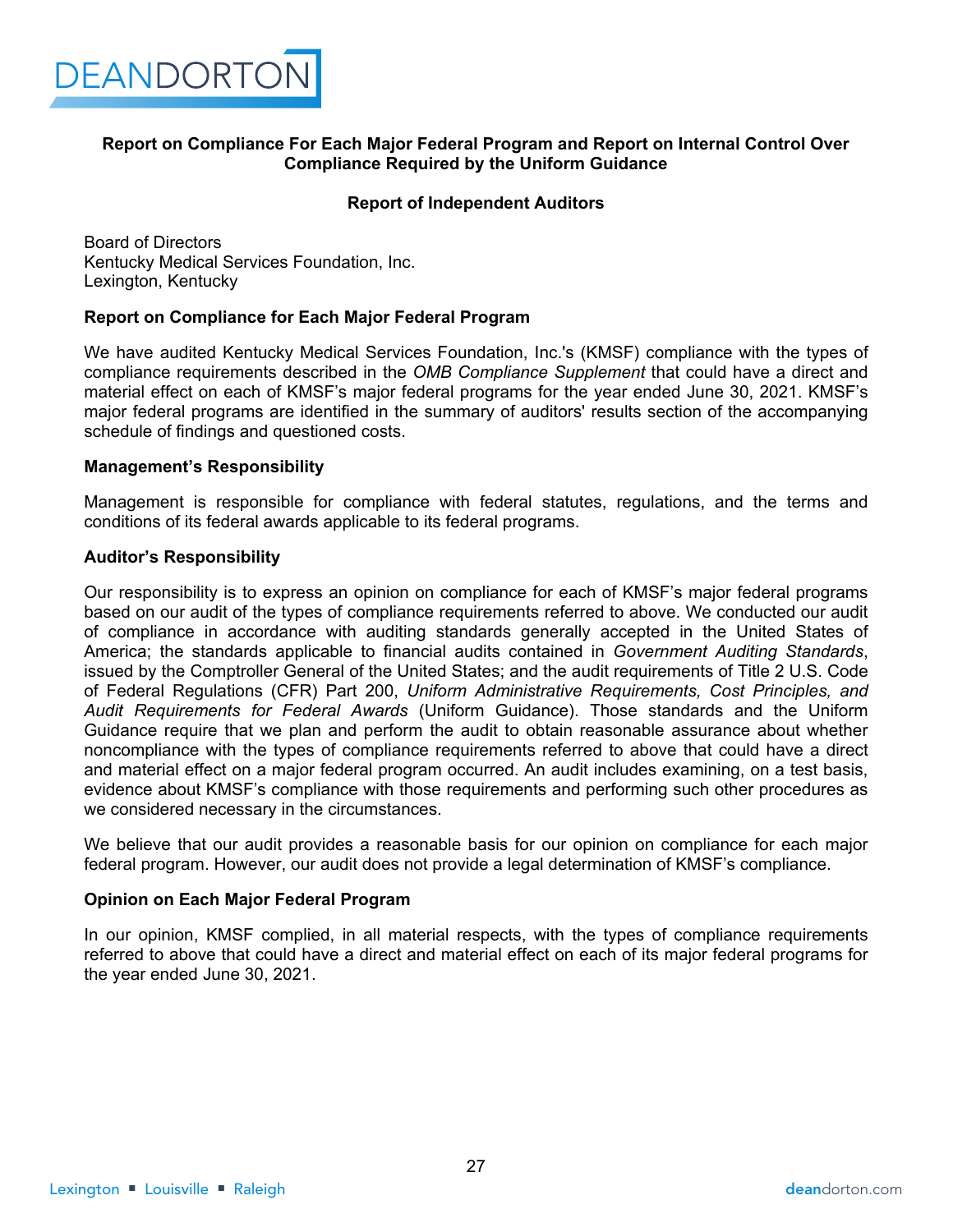Board of Directors Kentucky Medical Services Foundation, Inc. Report of Independent Auditors, continued

### **Report on Internal Control Over Compliance**

Management of KMSF is responsible for establishing and maintaining effective internal control over compliance with the types of compliance requirements referred to above. In planning and performing our audit of compliance, we considered KMSF's internal control over compliance with the types of requirements that could have a direct and material effect on each major federal program to determine the auditing procedures that are appropriate in the circumstances for the purpose of expressing an opinion on compliance for each major federal program and to test and report on internal control over compliance in accordance with the Uniform Guidance, but not for the purpose of expressing an opinion on the effectiveness of internal control over compliance. Accordingly, we do not express an opinion on the effectiveness of KMSF's internal control over compliance.

A *deficiency in internal control over compliance* exists when the design or operation of a control over compliance does not allow management or employees, in the normal course of performing their assigned functions, to prevent, or detect and correct, noncompliance with a type of compliance requirement of a federal program on a timely basis. A *material weakness in internal control over compliance* is a deficiency, or combination of deficiencies, in internal control over compliance, such that there is a reasonable possibility that material noncompliance with a type of compliance requirement of a federal program will not be prevented, or detected and corrected, on a timely basis. A *significant deficiency in internal control over compliance* is a deficiency, or a combination of deficiencies, in internal control over compliance with a type of compliance requirement of a federal program that is less severe than a material weakness in internal control over compliance, yet important enough to merit attention by those charged with governance.

Our consideration of internal control over compliance was for the limited purpose described in the first paragraph of this section and was not designed to identify all deficiencies in internal control over compliance that might be material weaknesses or significant deficiencies. We did not identify any deficiencies in internal control over compliance that we consider to be material weaknesses. However, material weaknesses may exist that have not been identified.

The purpose of this report on internal control over compliance is solely to describe the scope of our testing of internal control over compliance and the results of that testing based on the requirements of the Uniform Guidance. Accordingly, this report is not suitable for any other purpose.

Dean Dorfon allen Ford, PLC

Lexington, Kentucky April 18, 2022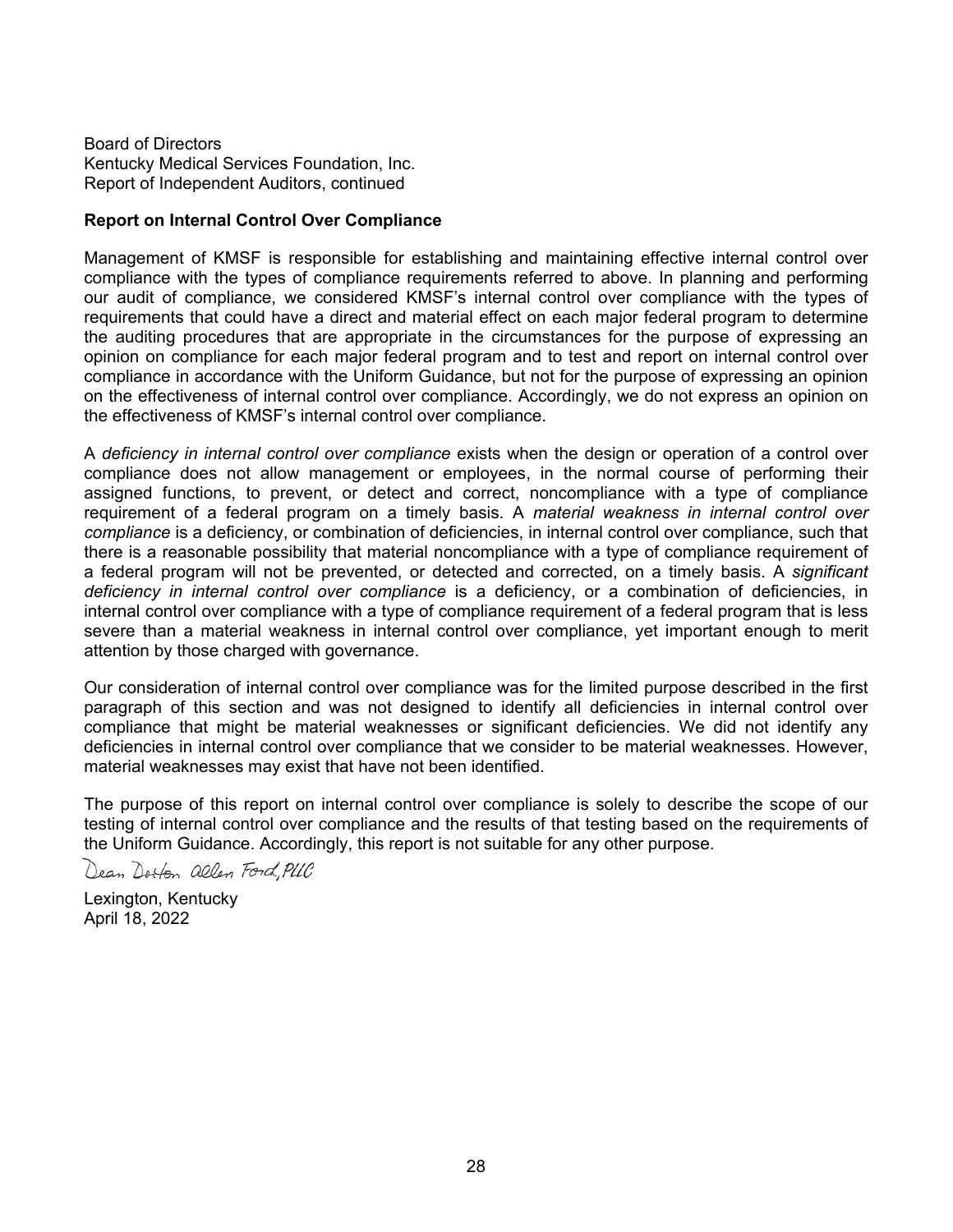Schedule of Expenditures of Federal Awards

Year ended June 30, 2021

| Federal Grantor/Pass-Through Grantor/Program<br>or Cluster Title                                                            | <b>Federal CFDA</b><br><b>Number</b> | Federal<br><b>Expenditures</b> |
|-----------------------------------------------------------------------------------------------------------------------------|--------------------------------------|--------------------------------|
| U.S. Department of Health and Human Services:<br><b>COVID-19 Provider Relief Funds</b><br><b>COVID-19 Uninsured Program</b> | 93.498<br>93.461                     | \$<br>2,363,742<br>6,793       |
| Total U.S Department of Health and Human Services                                                                           |                                      | 2,370,535                      |
| Total expenditures of federal awards                                                                                        |                                      | 2,370,535                      |

*See report of independent auditors and accompanying notes to the schedule of expenditures of federal awards.*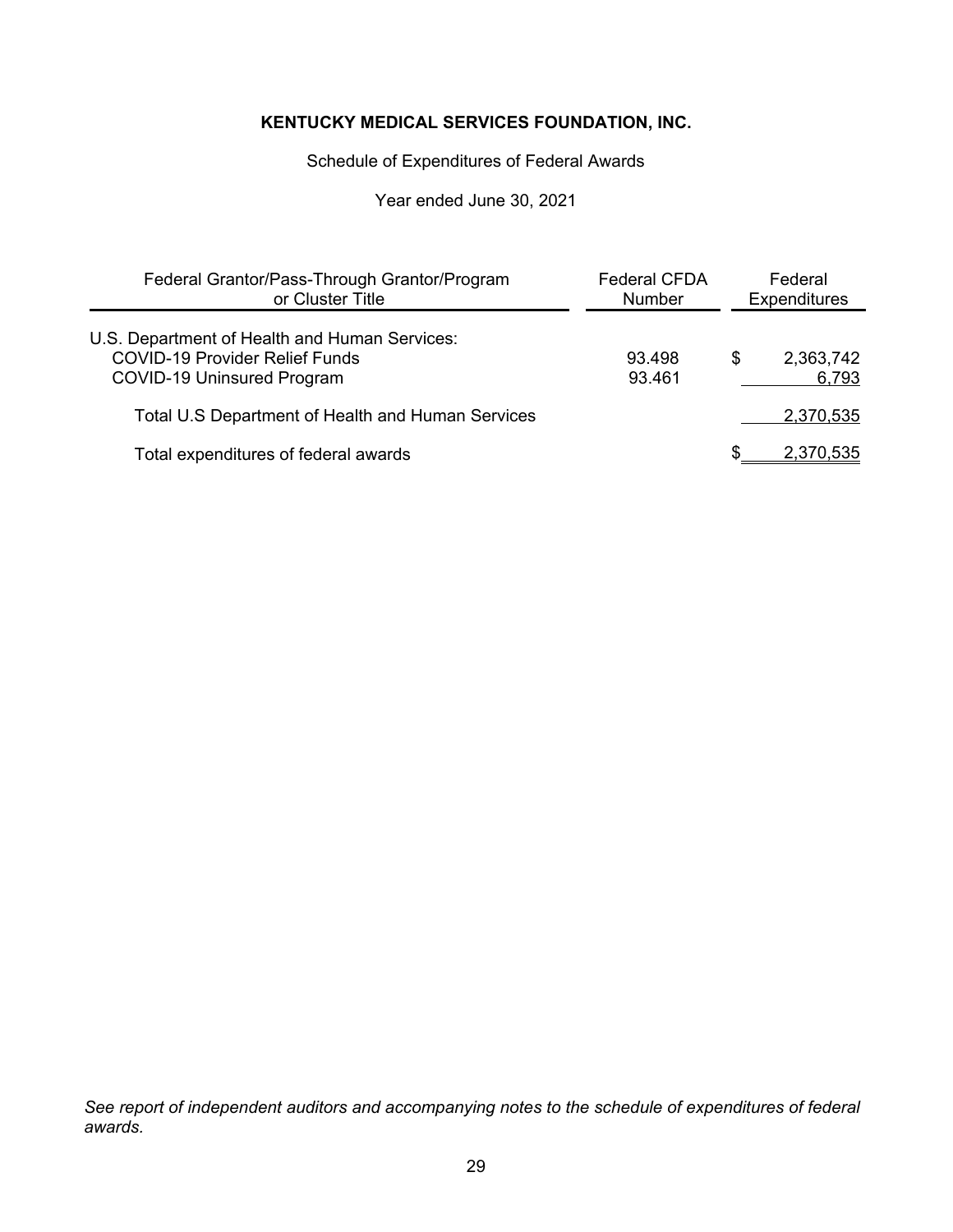### Notes to the Schedule of Expenditures of Federal Awards

Year ended June 30, 2021

### **1. Basis of Presentation**

The accompanying schedule of expenditures of federal awards (the Schedule) includes the federal award activity of Kentucky Medical Services Foundation, Inc. (KMSF) under programs of the federal government for the year ended June 30, 2021. The information in this Schedule is presented in accordance with the requirements of Title 2 U.S. Code of Federal Regulations Part 200, *Uniform Administrative Regulations, Cost Principles, and Audit Requirements for Federal Awards* (Uniform Guidance)*.* Because the Schedule presents only a selected portion of the operations of KMSF, it is not intended to and does not present the financial position, changes in net assets, or cash flows of KMSF.

### **2. Summary of Significant Accounting Policies**

Expenditures reported on the Schedule are reported on the accrual basis of accounting. Such expenditures are recognized following the cost principles contained in the Uniform Guidance, wherein certain types of expenditures are not allowable or are limited as to reimbursement.

### **3. Indirect Cost Rate**

KMSF has elected not to use the 10 percent de minimis indirect cost rate as allowed under the Uniform Guidance.

### **4. Taxpayer Identification Numbers**

The taxpayer identification numbers of the providers included on the Schedule of Expenditures of Federal Awards are 61-0945743 and 77-0651881.